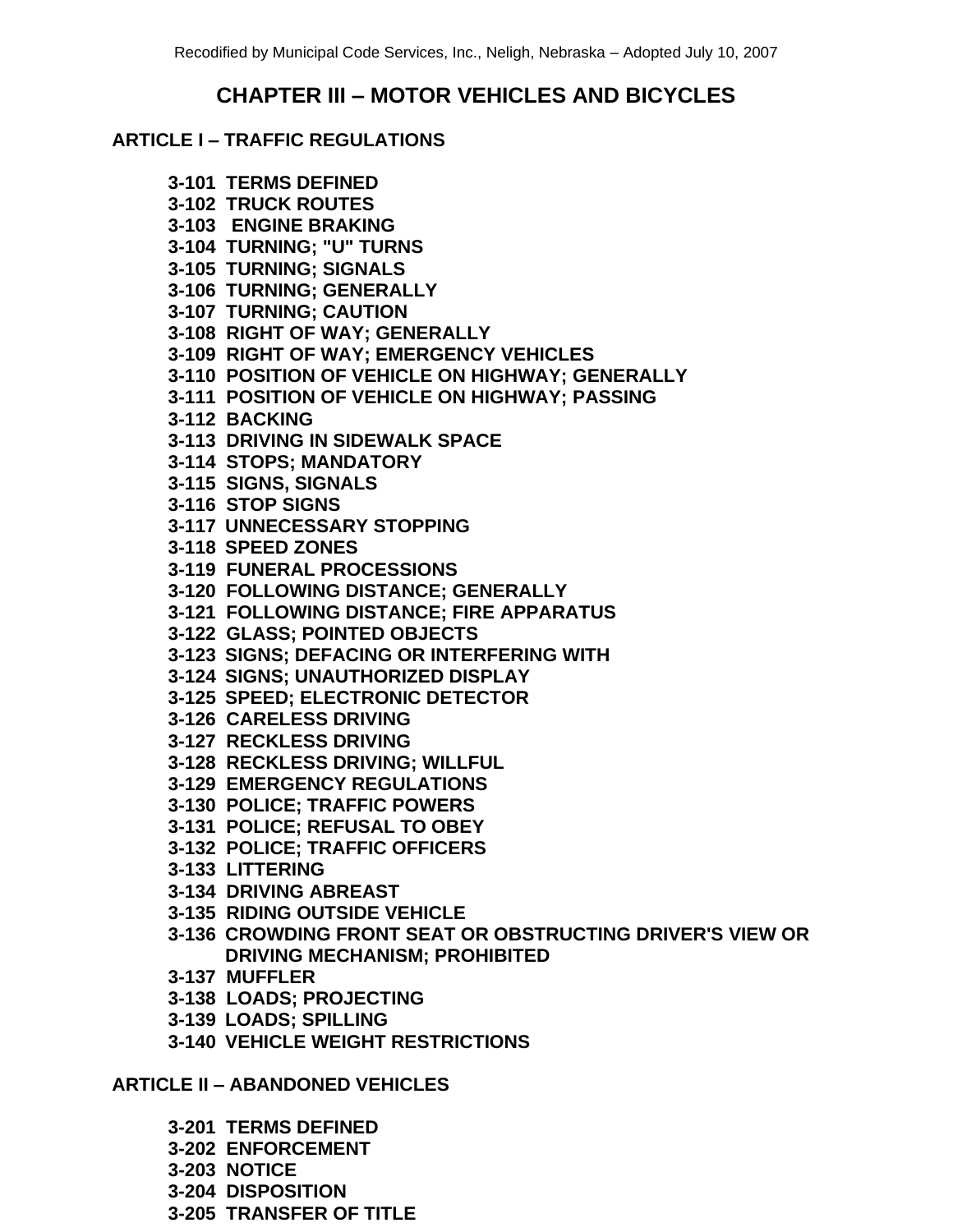#### **3-206 PENAL PROVISIONS**

#### **ARTICLE III – PARKING**

- **3-301 PARKING; GENERALLY**
- **3-302 PARKING; AREAS**
- **3-303 OBSTRUCTING ALLEY**
- **3-304 ALLEYS; LOADING AND UNLOADING**
- **3-305 RESIDENTIAL AND COMMERCIAL DISTRICTS**
- **3-306 UNLOADING; FREIGHT VEHICLES**
- **3-307 FIRE STATIONS AND HYDRANTS**
- **3-308 SCHOOLS, THEATERS**
- **3-309 CURB INTERSECTIONS**
- **3-310 CURBS**
- **3-311 OBSTRUCTING TRAFFIC**
- **3-312 PARKING OF DETACHED TRUCKS OR TRAILERS**
- **3-313 CURBS, PAINTED**
- **3-314 DISPLAY OR REPAIR OF VEHICLES**
- **3-315 TIME LIMIT**
- **3-316 MAXIMUM TIME LIMIT**
- **3-317 SNOW EMERGENCY**
- **3-318 SEASONAL LIMITATIONS**
- **3-319 HANDICAPPED OR DISABLED PERSONS; DESIGNATION OF ONSTREET PARKING SPACES; DISPLAY OF PERMITS**
- **3-320 HANDICAPPED OR DISABLED PERSONS; DESIGNATION OF OFFSTREET PARKING SPACES**
- **3-321 HANDICAPPED OR DISABLED PERSONS, HANDICAPPED PARKING INFRACTION; DEFINED**
- **3-322 HANDICAPPED OR DISABLED PERSONS; PERMIT ISSUANCE**
- **3-323 HANDICAPPED OR DISABLED PERSONS; MOTOR VEHICLE PERMIT ISSUANCE**
- **3-324 HANDICAPPED OR DISABLED PERSONS; REMOVAL OF UNAUTHORIZED VEHICLE; PENALTY**
- **3-325 REMOVAL OF ILLEGALLY PARKED VEHICLES**
- **3-326 EMERGENCY VEHICLES**

**ARTICLE IV – RECREATIONAL AND UTILITY VEHICLES**

- **3-401 BICYCLES; OPERATION**
- **3-402 BICYCLE; LIGHTS**
- **3-403 BICYCLE REGISTRATION**
- **3-404 CLINGING TO MOTOR VEHICLE**
- **3-405 MOTORCYCLE OPERATION**
- **3-406 MOTORCYCLE; LIGHTS**
- **3-407 SNOWMOBILES; EQUIPMENT**
- **3-408 SNOWMOBILES; UNLAWFUL OPERATION**
- **3-409 SNOWMOBILES; UNLAWFUL ACTS**
- **3-410 SNOWMOBILES; ON PUBLIC LANDS**
- **3-411 SNOWMOBILES; ENFORCEMENT; PENALTY**
- **3-412 ALL-TERRAIN AND UTILITY-TYPE VEHICLES; DEFINED**
- **3-413 ALL-TERRAIN AND UTILITY-TYPE VEHICLES; OPERATION; RESTRICTIONS**
- **3-414 ALL-TERRAIN AND UTILITY-TYPE VEHICLES; HEADLIGHTS**
- **3-415 ALL-TERRAIN AND UTILITY-TYPE VEHICLES; EQUIPMENT, REQUIREMENT**
- **3-416 ALL-TERRAIN AND UTILITY-TYPE VEHICLES; PROHIBITIONS**
- **3-417 ALL-TERRAIN AND UTILITY-TYPE VEHICLES; COMPETITION**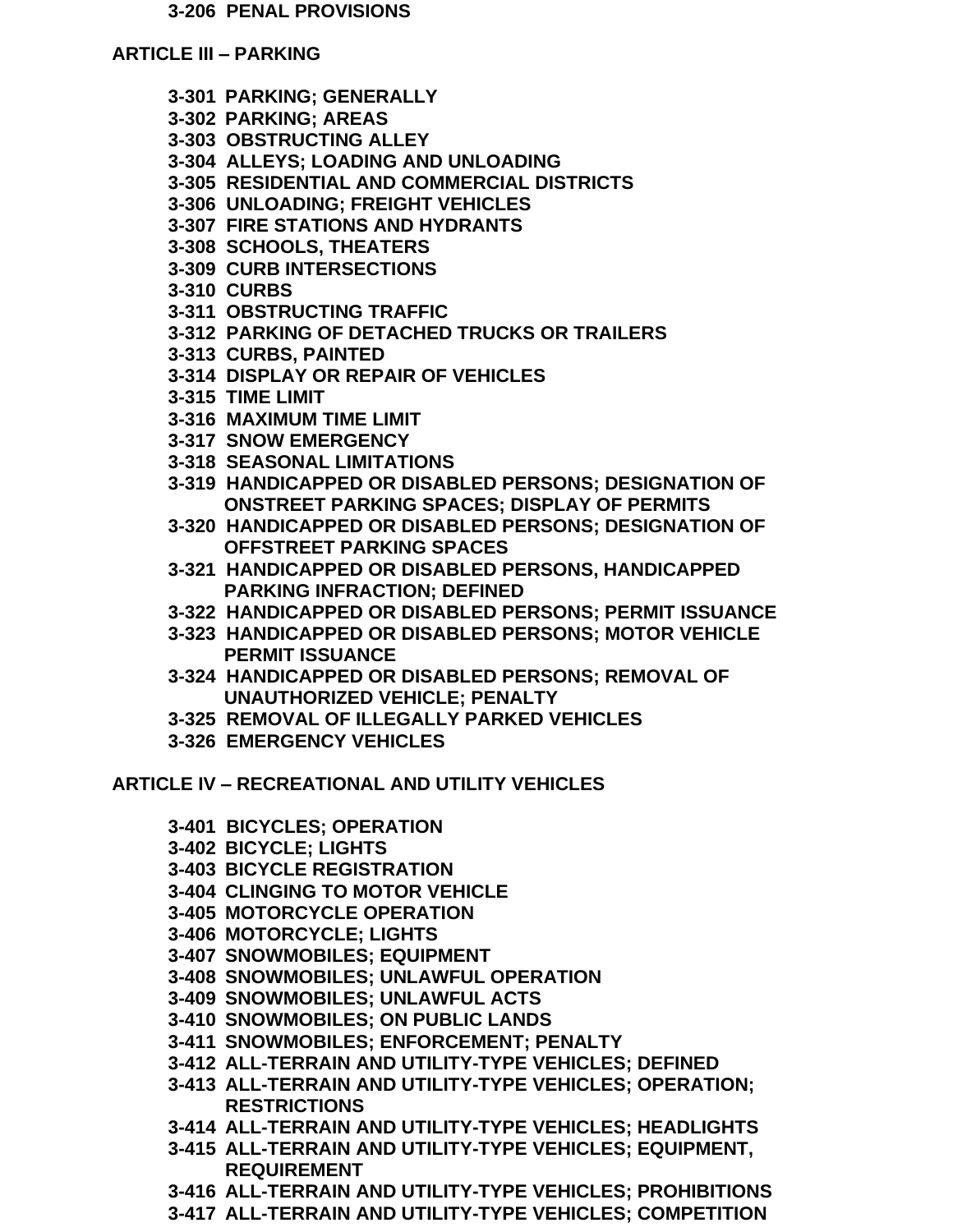**3-418 ALL-TERRAIN AND UTILITY-TYPE VEHICLES; ACCIDENT REPORT**

- **3-419 ALL-TERRAIN AND UTILITY-TYPE VEHICLES; PENALTY**
- **3-420 ALL-TERRAIN AND UTILITY-TYPE VEHICLES; ENFORCEMENT**
- **3-421 MINI-BIKES; UNLAWFUL OPERATION**
- **3-422 MINI-BIKES; TRAFFIC LAWS INAPPLICABLE**
- **3-423 MINI-BIKES; EMERGENCIES AND PARADES**
- **3-424 MINI-BIKES; PUBLIC LANDS**
- **3-425 MOPEDS; OPERATION**
- **3-426 MOPEDS; USE OF TRAFFIC LANES**
- **3-427 MOPEDS; EQUIPMENT**

# **ARTICLE V – PENAL PROVISION**

**3-501 VIOLATION; PENALTY**

# **CHAPTER III – MOTOR VEHICLES AND BICYCLES**

# **ARTICLE I – TRAFFIC REGULATIONS**

# **SECTION 3-101: TERMS DEFINED**

The words and phrases used in this ordinance pertaining to motor vehicles and traffic regulations shall be construed as defined in Chapter 60, Article 6 of the Revised Statutes of Nebraska, 1943, as now existing or as hereafter amended, unless the context otherwise requires; and, if not so defined, the common meaning of such words and phrases shall prevail.

# **SECTION 3-102: TRUCK ROUTES**

1. For the purpose of this section, a "truck" shall be defined as a motor vehicle that is designated, used or maintained primarily for the transportation of property and having a gross vehicle weight of 20,000 pounds or more.

2. The City Council may, by resolution, designate certain streets in the City that trucks shall travel upon, and it shall be unlawful for the driver of such a truck to travel on streets other than those so designated except to pick up or deliver goods, wares, or merchandise, and in such events, the operator of such vehicle shall return to such truck routes as soon as possible in traveling through or about the City. The City Council shall cause notices to be posted or shall erect signs indicating the streets so designated as restricted routes.

# **SECTION 3-103: ENGINE BRAKING**

It shall be unlawful for any person within the city limits to make or cause to be made loud or disturbing noises with any mechanical device operated by compressed air and used for purposes of assisting braking on any semi-tractor; provided, however, it shall be permitted to use engine brakes in an emergency situation. Proper notices shall be posted by the City notifying the public of such prohibition.

# **SECTION 3-104: TURNING; "U" TURNS**

No vehicle shall be turned so as to proceed in the opposite direction except at a street intersection or other designated area. No vehicle shall be turned so as to proceed in the opposite direction at any intersection where a sign is posted indicating that U turns are prohibited.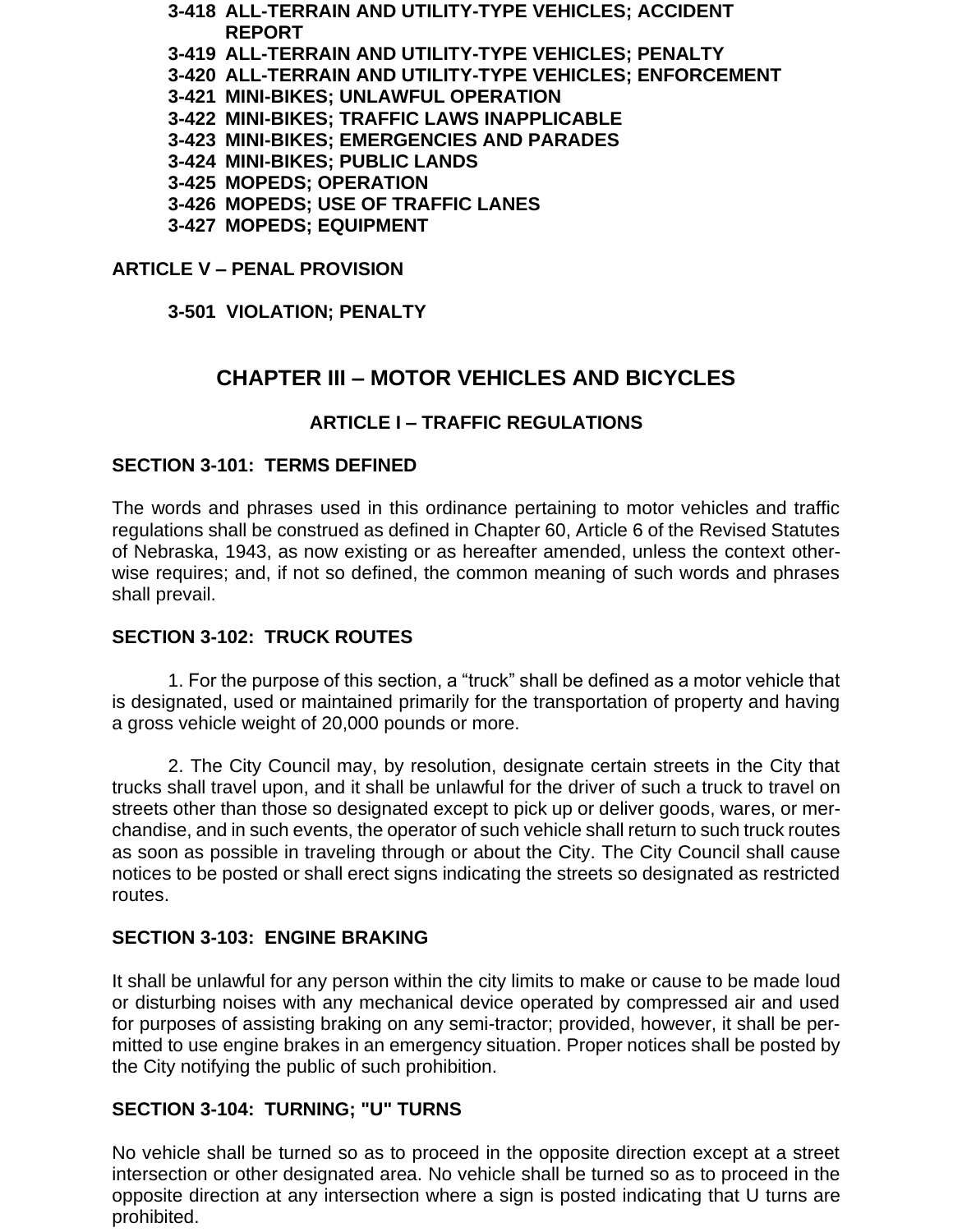#### **SECTION 3-105: TURNING; SIGNALS**

A signal of intention to turn right or left shall be given continuously during not less than the last 50 feet traveled by any vehicle before turning. The signals herein required shall be given either by means of the hand and arm or by a signal device of a type approved by the Department of Roads.

## **SECTION 3-106: TURNING; GENERALLY**

Vehicles turning to the right into an intersecting street shall approach such intersection in the lane of traffic nearest to the right hand side of the street and must turn the corner as near the right hand curb as possible to keep between the curb to the right and the center of the intersection of the two streets. The driver of a vehicle intending to turn to the left shall approach the center line of the street and in turning shall pass as near as possible to the center of the intersection, passing as closely as practicable to the right thereof before turning such vehicle to the left. For the purposes of this section, the center of the intersection shall mean the meeting point of the medial lines of the highways intersecting one another.

# **SECTION 3-107: TURNING; CAUTION**

The operator of a vehicle shall, before stopping, turning, or changing the course of such vehicle, see that there is sufficient space to make such movement in safety. If any pedestrian might be affected by such movement, the operator shall give a clearly audible signal by sounding the horn, and whenever the operation of any other vehicle may be affected by such movement, he/she shall give some other unmistakable signal to the driver of all other vehicles of the intention to make such movement.

## **SECTION 3-108: RIGHT OF WAY; GENERALLY**

1. When two vehicles approach or enter an intersection at approximately the same time, the driver of the vehicle on the left shall yield the right of way to the vehicle on the right when the paths of such vehicles intersect and there is danger of a collision, unless otherwise directed by a law enforcement officer stationed at the intersection. The driver of a vehicle intending to turn to the left within an intersection, or into an alley, private road or driveway shall yield the right of way to any vehicle approaching from the opposite direction which is within the intersection or so close thereto as to constitute an immediate hazard. The driver of a vehicle entering a city street from a private road or drive shall yield the right of way to all vehicles approaching on such streets.

2. The driver of a vehicle on any street shall yield the right of way to a pedestrian crossing such street within any clearly marked crosswalk or at any regular pedestrian crossing at the end of a block where the movement of traffic is being regulated by traffic officers or traffic direction devices. The driver of a vehicle emerging from or entering an alley, building, private road or driveway shall yield the right of way to any pedestrian approaching on any sidewalk. Every pedestrian crossing a street at any point other than a pedestrian crossing, crosswalk or intersection shall yield the right of way to vehicles upon the street.

## **SECTION 3-109: RIGHT OF WAY; EMERGENCY VEHICLES**

Upon the approach of any authorized emergency vehicle signaling an emergency by lights and/or siren, all vehicles within one block of the route of such emergency vehicle shall immediately stop unless they are on or crossing a street intersection, in which event such vehicles shall drive clear of the street intersection and then stop. All vehicles along the route of such emergency vehicle shall immediately move to a position as near the right hand curb as possible and remain there until such authorized emergency vehicle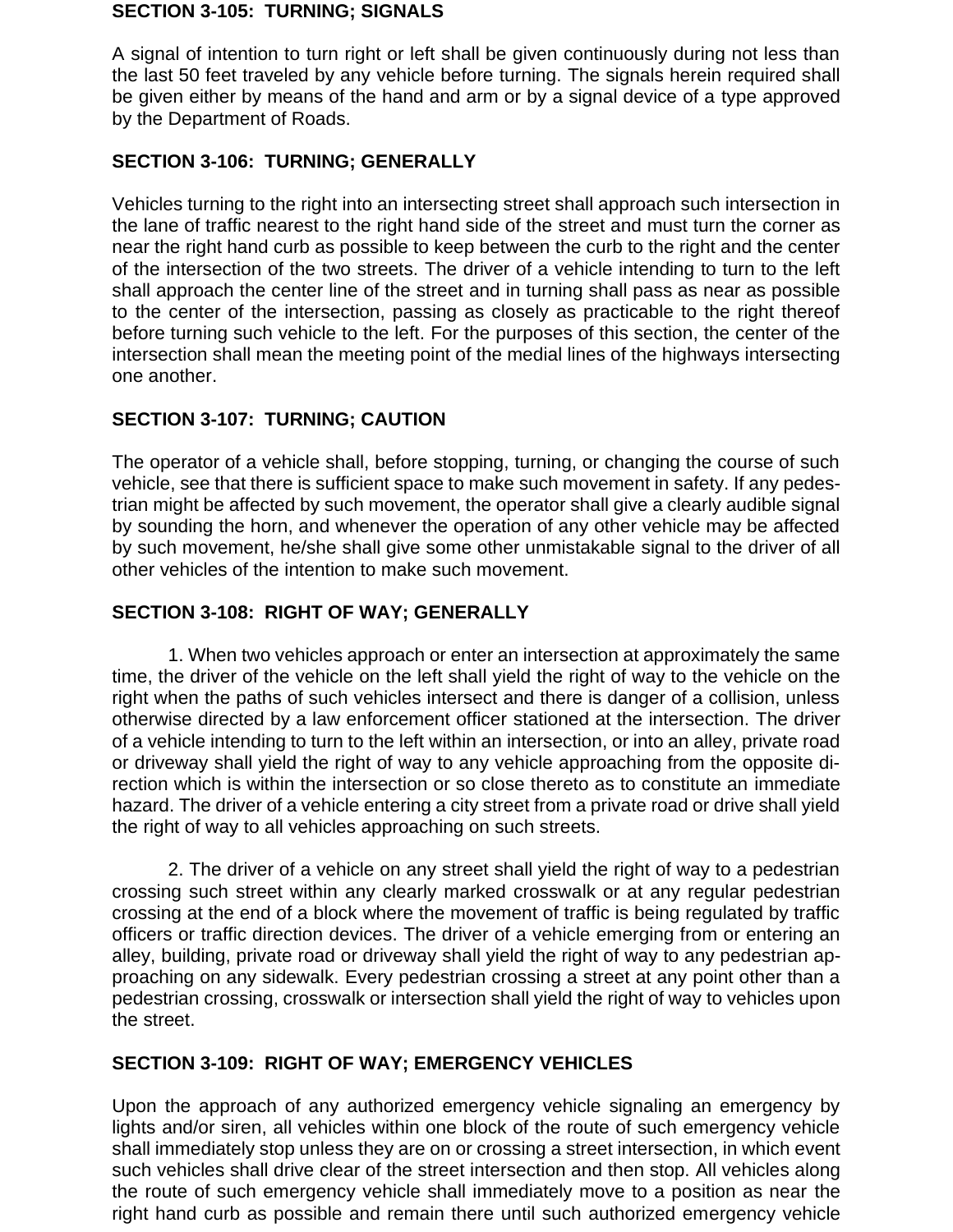has passed.

# **SECTION 3-110: POSITION OF VEHICLE ON HIGHWAY; GENERALLY**

Upon all highways of sufficient width, the driver of a vehicle shall drive the same on the right half of the roadway. In passing or meeting other vehicles, drivers shall give each other at least one-half of the main traveled portion of the roadway.

# **SECTION 3-111: POSITION OF VEHICLE ON HIGHWAY; PASSING**

A vehicle shall not be driven to the left of the center line of the highway in overtaking or passing another vehicle proceeding in the same direction unless such left side is clearly visible and free from oncoming traffic for a sufficient distance to permit such overtaking and passing to be made in safety.

# **SECTION 3-112: BACKING**

Before backing, ample warning shall be given and, while backing, unceasing vigilance must be exercised not to injure those behind. The driver of a parked vehicle about to back shall give moving vehicles the right of way.

# **SECTION 3-113: DRIVING IN SIDEWALK SPACE**

No motor vehicle, including motorcycles or scooters, shall be driven on any sidewalk or within any sidewalk space, except on a permanent or temporary driveway and except for snow removal purposes. (Ref. Neb. Rev. Stat. §60-6,178)

# **SECTION 3-114: STOPS; MANDATORY**

All vehicles, before crossing a sidewalk or emerging from a garage, alley, gas station or other place shall come to a complete stop, and after giving sufficient warning shall proceed slowly and with extreme caution while crossing such sidewalk or leaving such garage, alley, gas station or other place. The term "slowly" shall be construed to mean such rate of speed as is reasonable and proper under the circumstances and the condition of the street and traffic thereon.

## **SECTION 3-115: SIGNS, SIGNALS**

The City Council may, by resolution, provide for the placing of stop signs, restricted parking or other signs, signals, standards or mechanical devices in any street or alley for the purpose of regulating or prohibiting traffic and parking thereon. Such resolution shall describe the portion of the street or alley wherein traffic is to be regulated or prohibited, the regulation or prohibition, the location where such sign, signal, standard or mechanical device shall be placed and the hours when such regulation or prohibition shall be effective. It shall be unlawful for any person to fail, neglect or refuse to comply with such regulation or prohibition. The placement of any such regulatory sign shall be prima facie evidence of the restricting resolution.

# **SECTION 3-116: STOP SIGNS**

Every person operating any vehicle shall, upon approaching any stop sign erected in accordance with ordinances prescribed heretofore, cause such vehicle to come to a complete stop with the front wheels of said vehicle parallel with said stop sign.

# **SECTION 3-117: UNNECESSARY STOPPING**

It shall be unlawful for any person to stop any vehicle on any public street or alley other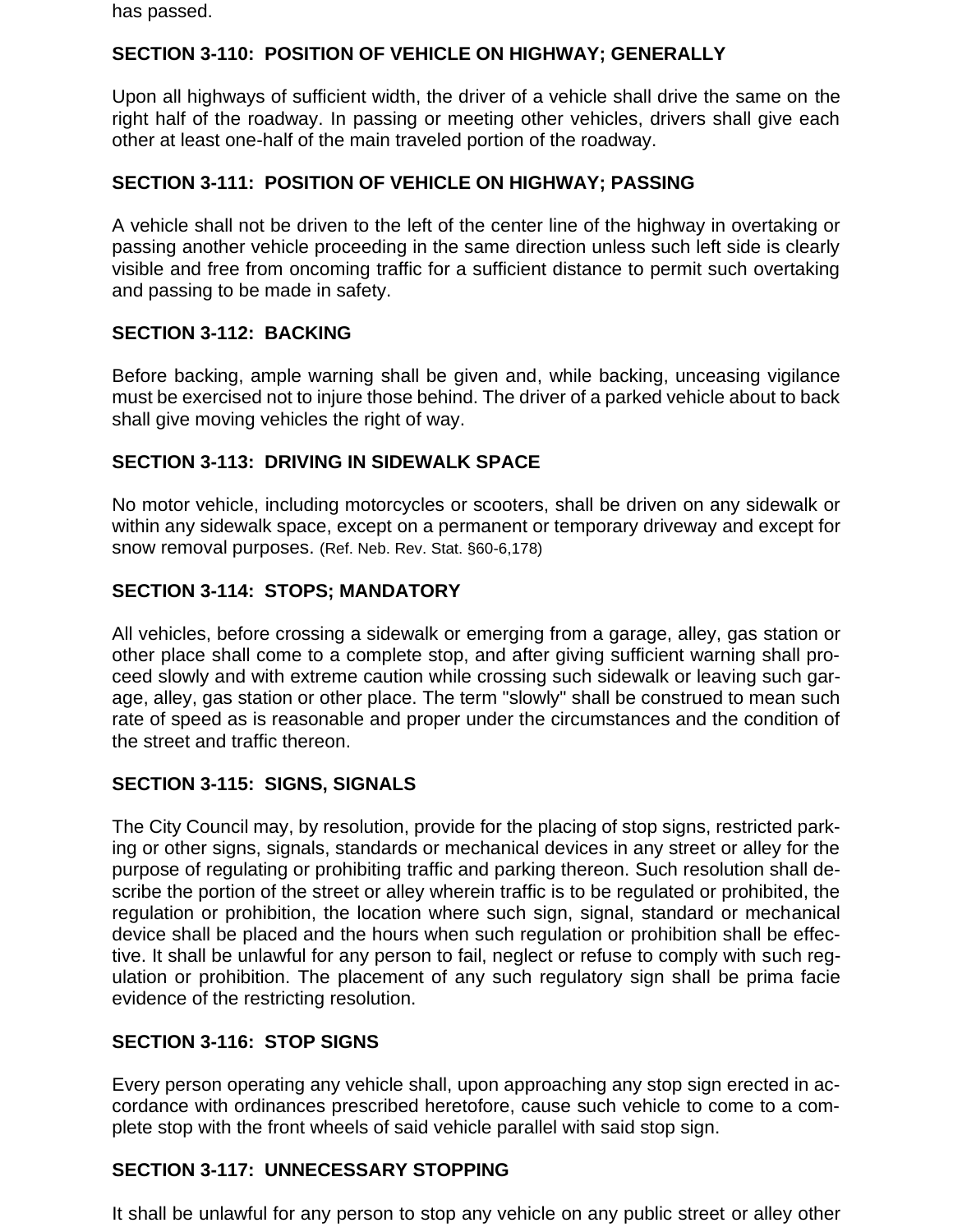than in permitted parking areas, except when such stop is necessary due to emergency, to comply with traffic control devices and regulations, or to yield the right of way to pedestrians or to other vehicles.

# **SECTION 3-118: SPEED LIMITS**

No person shall operate a motor vehicle on any street, alley or other place at a rate of speed greater than 20 miles per hour within the Central Business District as designated on the Official Zoning Map, and 25 miles per hour on any other street within the City; provided, the speed limits on the following streets shall be as follows:  $\cdot$ 

| $10$ m.p.h. | All streets within the city park<br>All non-hard surfaced streets within the City<br>Gardiner St. west of West St.                                                                                                                                                                                                                                                                                                                                                                         |
|-------------|--------------------------------------------------------------------------------------------------------------------------------------------------------------------------------------------------------------------------------------------------------------------------------------------------------------------------------------------------------------------------------------------------------------------------------------------------------------------------------------------|
| 40 m.p.h.   | Reichmuth Road west to 288 <sup>th</sup> St.<br>N. West St. north of Reichmuth Road to 276 <sup>th</sup> St.                                                                                                                                                                                                                                                                                                                                                                               |
| 45 m.p.h.   | E. Meigs St. east of S. Center to 261 <sup>st</sup> Circle<br>S. Center south of Meigs St. to W. Maple Road<br>W. Maple Road from 264 <sup>th</sup> St. to 270 <sup>th</sup> St.<br>264th St. from E. Meigs St. to W. Maple Road                                                                                                                                                                                                                                                           |
|             | $\blacksquare$ $\blacksquare$ $\blacksquare$ $\blacksquare$ $\blacksquare$ $\blacksquare$ $\blacksquare$ $\blacksquare$ $\blacksquare$ $\blacksquare$ $\blacksquare$ $\blacksquare$ $\blacksquare$ $\blacksquare$ $\blacksquare$ $\blacksquare$ $\blacksquare$ $\blacksquare$ $\blacksquare$ $\blacksquare$ $\blacksquare$ $\blacksquare$ $\blacksquare$ $\blacksquare$ $\blacksquare$ $\blacksquare$ $\blacksquare$ $\blacksquare$ $\blacksquare$ $\blacksquare$ $\blacksquare$ $\blacks$ |

55 m.p.h. Reichmuth Road west of 288<sup>th</sup> St. to 300<sup>th</sup> St. (Am. by Ord. Nos. 559, 3/11/08; 752, 6/8/21)

# **SECTION 3-119: FUNERAL PROCESSIONS**

No vehicle shall be driven through a funeral possession or cortege, except (1) ambulances, police vehicles or Fire Department vehicles when responding to emergency calls; (2) vehicles carrying United States mail; or (3) with the permission of a police officer.

## **SECTION 3-120: FOLLOWING DISTANCE; GENERALLY**

The operator of a vehicle shall not follow another vehicle more closely than is reasonable and prudent, having due regard for the speed of the vehicles and the amount of traffic and condition of the street.

## **SECTION 3-121: FOLLOWING DISTANCE; FIRE APPARATUS**

No driver of any vehicle shall follow any fire apparatus traveling in response to a fire alarm closer than 500 feet, or drive into or park such vehicle within the block where said fire apparatus has stopped in answer to a fire alarm. (Ref. Neb. Rev. Stat. §60-6,183 [Reissue 1998])

## **SECTION 3-122: GLASS; POINTED OBJECTS**

No person shall throw, cast, lay or place upon any street any thorns, nails, tacks, glass, bottles, window glass or other articles made of or containing glass; and in case of an accident causing the breaking of any glass upon any street, the owner or person in charge of such glass or the person responsible for such breakage shall at once remove or cause the same to be removed from the street.

## **SECTION 3-123: SIGNS; DEFACING OR INTERFERING WITH**

It shall be unlawful for any person to willfully deface, injure, remove, obstruct or interfere with any official traffic sign or signal. (Ref. Neb. Rev. Stat. §60-6,129, 60-6,129.01)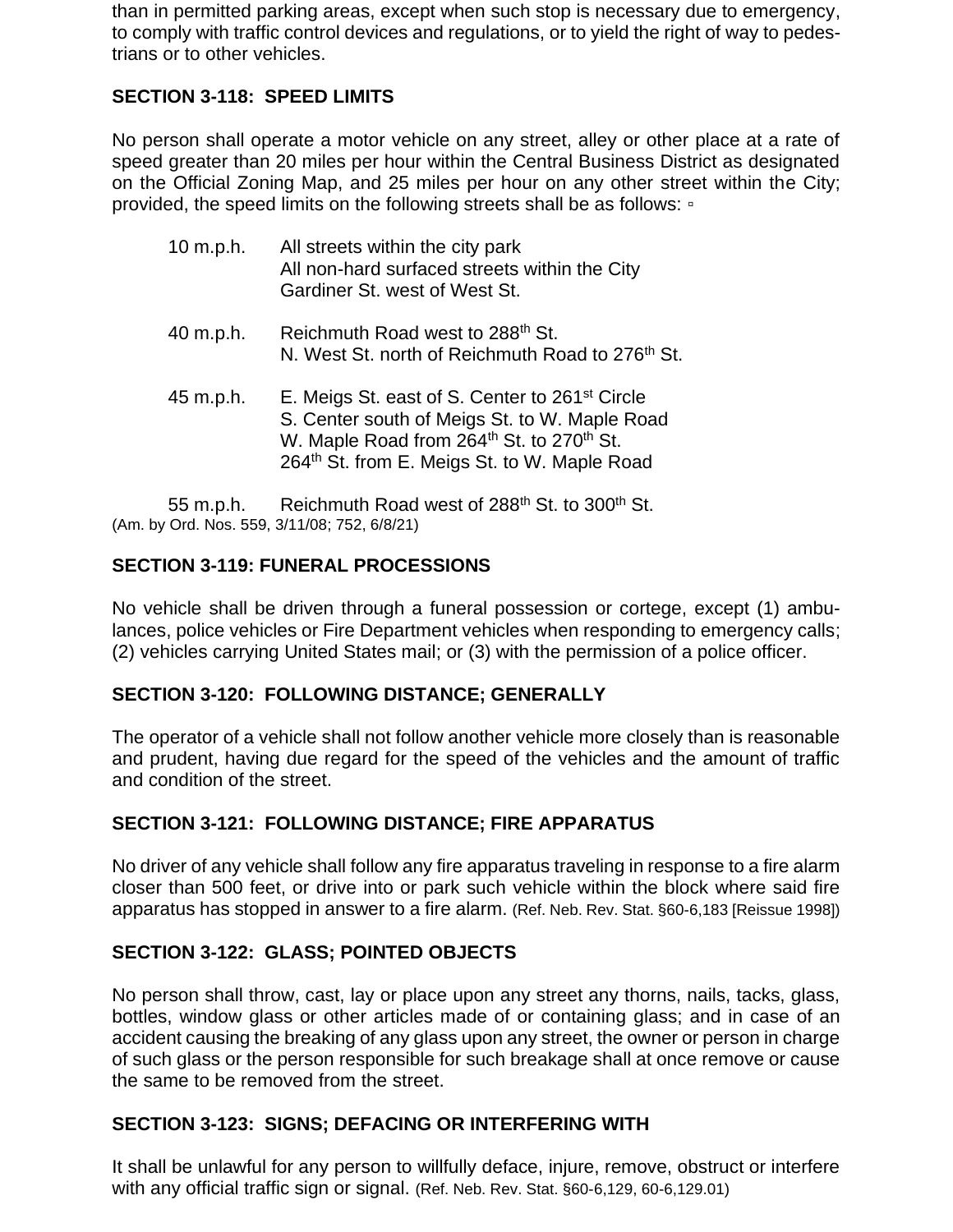#### **SECTION 3-124: SIGNS; UNAUTHORIZED DISPLAY**

It shall be unlawful for any person to maintain or display upon or in view of any street any unofficial sign, signal or device which purports to be, is an imitation of, or resembles an official traffic sign or signal which attempts to direct the movement of traffic, or which hides from view or interferes with the effectiveness of any official sign or signal. Every such prohibited sign, signal or device is hereby declared to be a public nuisance, and any police officer is hereby empowered to remove the same or cause it to be removed, without notice.

# **SECTION 3-125: SPEED; ELECTRONIC DETECTOR**

The speed of any motor vehicle within the City may be determined by the use of radio microwaves or other electronic device. The results of such determinations shall be accepted as prima facie evidence of the speed of such motor vehicle in any court or legal proceedings where the speed of the motor vehicle is at issue. The driver of any such motor vehicle may be arrested without a warrant under the authority herein granted if the arresting officer is in uniform or displays his/her badge of authority; provided that such officer shall have observed the recording of the speed of such motor vehicle by the radio microwaves or other electronic device, or had received a radio message from the officer who observed the speed of the motor vehicle recorded by the radio microwaves or other electronic device. In the event of an arrest based on such a message, such radio message must have been dispatched immediately after the speed of the motor vehicle was recorded and must include a description of the vehicle and the recorded speed. (Ref. Neb. Rev. Stat. §60-6,192)

# **SECTION 3-126: CARELESS DRIVING**

No person shall operate a vehicle on any highway, street or alley within the City in such a manner as to endanger the safety of others, disregard the property of others, and/or cause immoderate wear and damage to any street or alley. Any person so operating a motor vehicle within the city limits shall be deemed guilty of careless driving. It shall be prima facie evidence that a person has operated a motor vehicle in a careless manner if he/she has operated such vehicle in a manner contrary to the duly published rules and regulations of the Nebraska Department of Roads governing the use of state highways.

# **SECTION 3-127: RECKLESS DRIVING**

Any person who drives a motor vehicle in such manner as to indicate an indifferent or wanton disregard for the safety of persons or property shall be deemed to be guilty of reckless driving. (Ref. Neb. Rev. Stat. §60-6,213)

# **SECTION 3-128: RECKLESS DRIVING; WILLFUL**

Any person who drives a motor vehicle in such a manner as to indicate a willful disregard for the safety of persons or property shall be deemed to be guilty of willful, reckless driving and shall be punished as provided by statute. (Ref. Neb. Rev. Stat. §60-6,214 through 6-6,218)

## **SECTION 3-129: EMERGENCY REGULATIONS**

The city police are hereby empowered to make and enforce temporary regulations to cover emergencies.

## **SECTION 3-130: POLICE; TRAFFIC POWERS**

The city police are hereby authorized, empowered and ordered to exercise all powers and duties with relation to the management of street traffic and to direct, control, stop,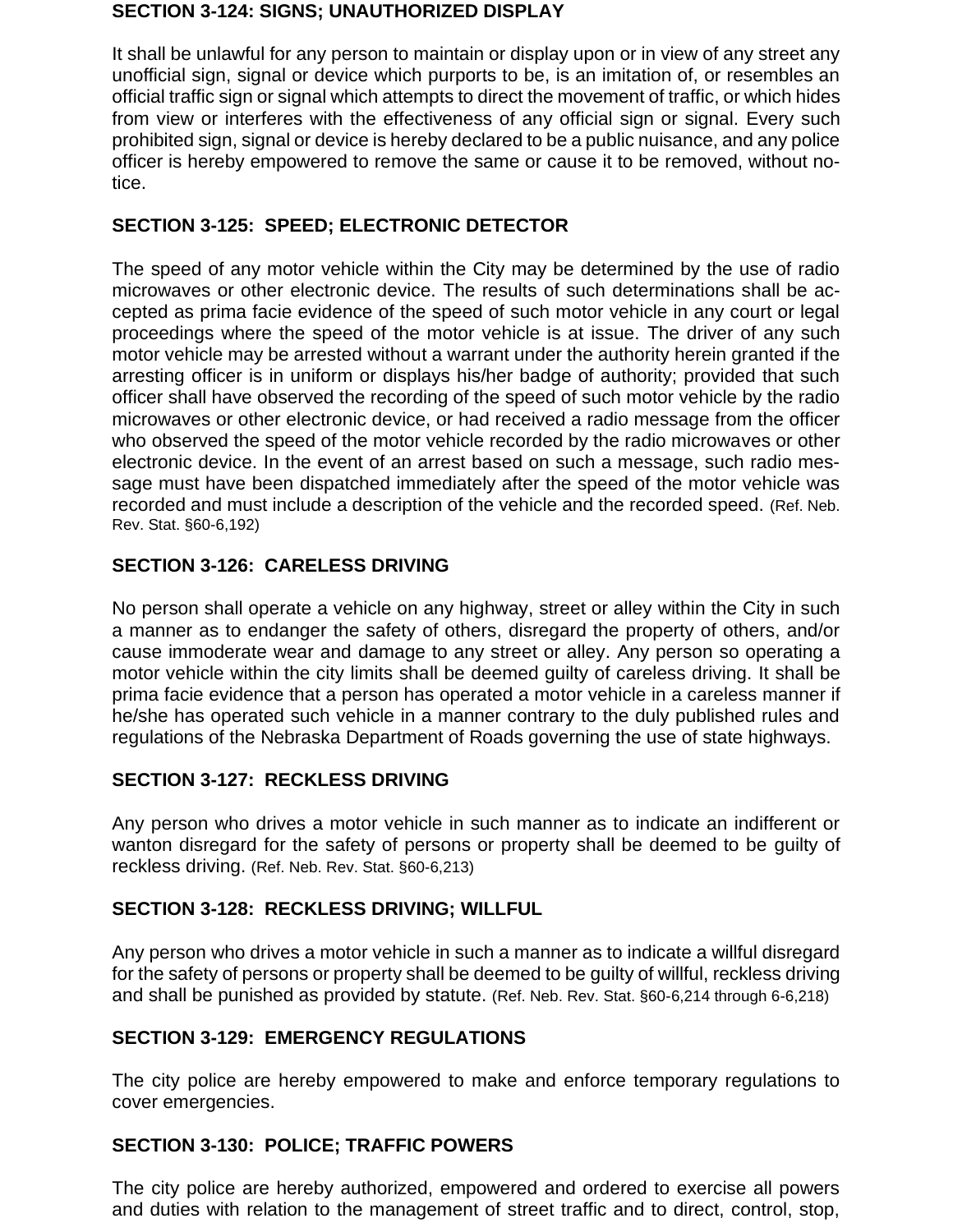restrict, regulate, temporarily divert, or exclude the movement of pedestrian, animal and vehicular traffic of every kind in streets, parks and on bridges in the interest of public safety, health and convenience. The driver of any vehicle shall stop upon the signal of any police officer. (Ref. Neb. Rev. Stat. §60-683)

# **SECTION 3-131: POLICE; REFUSAL TO OBEY**

It shall be unlawful for any person to refuse or fail to comply with any lawful order, signal or direction of the city police.

# **SECTION 3-132: POLICE; TRAFFIC OFFICERS**

The city police may at any time detail officers, to be known as "traffic officers," at street intersections. All traffic officers shall be vested with the authority to regulate and control traffic at the intersections to which they are assigned. It shall be their duty to direct the movement of traffic and prevent congestion and accidents. It shall be unlawful for any person to violate any order or signal of any such traffic officer, notwithstanding the directive of a stop sign or signal device which may have been placed at any such intersection.

# **SECTION 3-133: LITTERING**

It shall be unlawful for any person in a motor vehicle to drop or cause to be left upon any city highway, street or alley, except at places designated by the City Council, any rubbish, debris or waste, and any person so doing shall be guilty of littering.

# **SECTION 3-134: DRIVING ABREAST**

Two or more vehicles shall not be driven abreast except when passing or when traversing a multi-lane or one-way street; provided, motorcycles may be driven no more than two abreast in a single lane. (Ref. Neb. Rev. Stat. §60-6,139, 60-6,308)

## **SECTION 3-135: RIDING OUTSIDE VEHICLE**

No person shall permit any other person to ride on the running board, hood, top or fenders of any motor vehicle, nor shall any person ride on the running board, hood, top or fenders of any motor vehicle.

# **SECTION 3-136: CROWDING FRONT SEAT OR OBSTRUCTING DRIVER'S VIEW OR DRIVING MECHANISM; PROHIBITED**

No person shall drive a motor vehicle when it is so loaded, or when there is in the front such a number of persons, exceeding three, as to obstruct the view of the driver to the front or sides of the vehicle or to interfere with the driver's control over such vehicle. No passenger in a vehicle shall ride in such a position as to interfere with the driver's control over such vehicle.

## **SECTION 3-137: MUFFLER**

Every motor vehicle operated within this city shall be provided with a muffler in good working order to prevent excessive or unusual noise. It shall be unlawful to use a "muffler cut-out" on any motor vehicle upon any streets; provided, the provisions of this section shall not apply to authorized emergency vehicles.

## **SECTION 3-138: LOADS; PROJECTING**

When any vehicle shall be loaded in such a manner that any portion of the load extends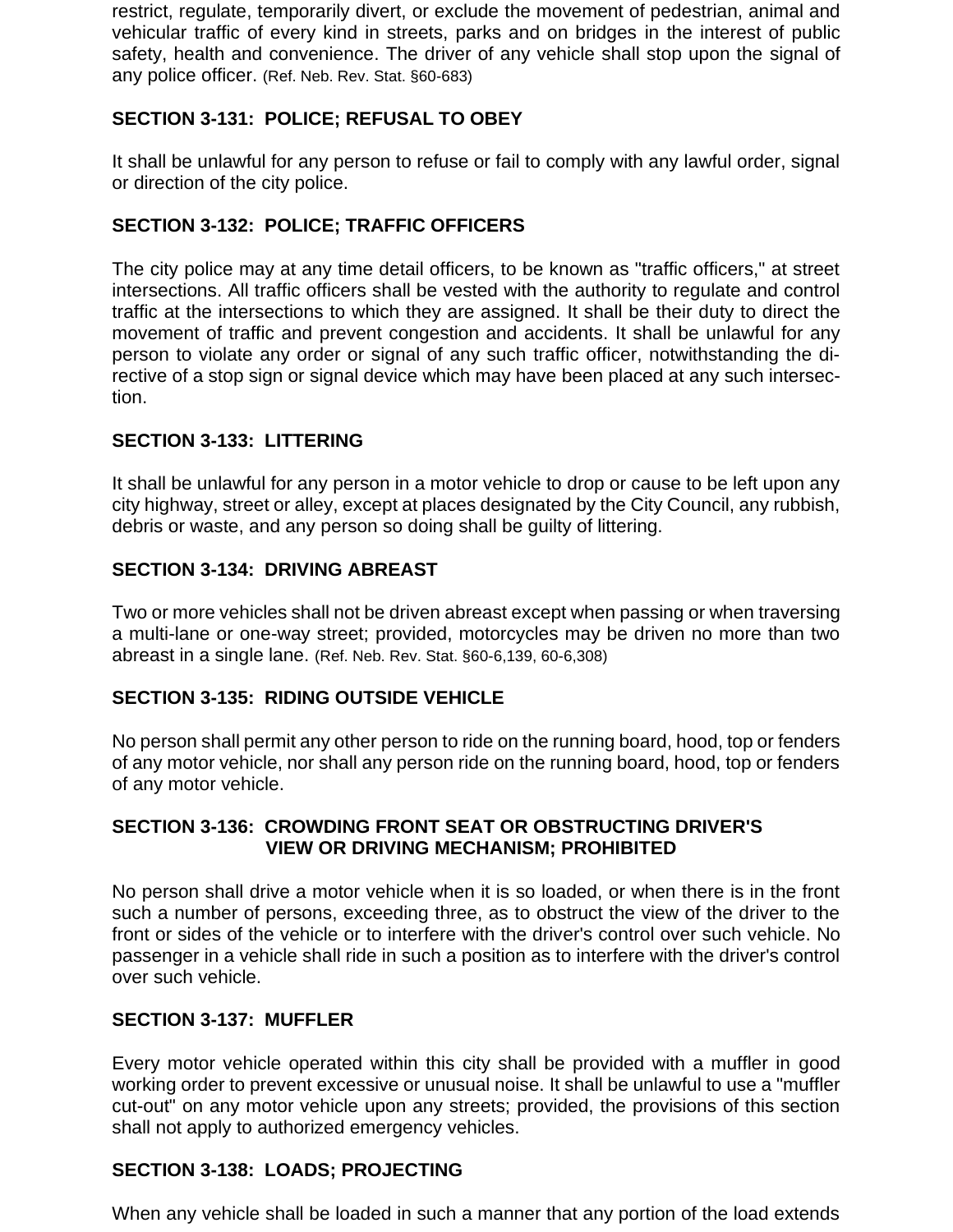more than four feet beyond the rear of the bed or the body of such vehicles, a red flag shall be exhibited by day and a red light after sunset on such load.

## **SECTION 3-139: LOADS; SPILLING**

All vehicles used for carrying coal, earth, sand, gravel, rock, asphalt, tar or any similar substance shall be so constructed as to prevent the sifting or spilling of any of the contents.

## **SECTION 3-140: VEHICLE WEIGHT RESTRICTIONS**

1. No vehicle weighing in excess of 12,000 pounds shall travel on or over North West Street in the City beginning at the junction of Ida Street and North West Street and ending at the junction of North West Street and State Street.

2. No vehicle weighing in excess of 12,000 pounds shall travel on or over Meigs Streets, beginning at the junction of Meigs Street and Center Street and ending at the western city limits; provided, however, that such restriction shall not apply to vehicles making deliveries of goods or services to persons or businesses within the city limits.

# **ARTICLE II – ABANDONED VEHICLES**

#### **SECTION 3-201: TERMS DEFINED**

1. No person, firm, partnership, association, corporation or organization of any kind shall abandon any vehicle, as defined by Neb. Rev. Stat. §60-301(1), within the City. A motor vehicle shall be deemed to be an abandoned vehicle if left unattended:

- A. With no number plates affixed thereto, for more than six hours on any public property;
- B. For more than 24 hours on any public property, except any portion thereof on which parking is legally permitted;
- C. For more than 48 hours, after the parking of such vehicle shall have become illegal if left on a portion of public property on which parking is legally permitted;
- D. For more than seven days on private property if left initially without the permission of the owner, or after permission of the owner shall be terminated.

2. No person in charge or control of any private property, whether as owner, tenant, occupant, lessee or otherwise, shall allow any partially dismantled, non-operating, wrecked, junked or discarded vehicle to remain on such property longer than seven continuous days. Any vehicle described in this paragraph shall be deemed to be an abandoned vehicle for purposes of this article.

3. For purposes of this article, "public property" shall mean (A) any public right of way, street, highway, alley, park or other village-owned property and (B) any privately owned property which is not included within the definition of public property.

4. A vehicle in an enclosed building, appropriate storage pound or depository licensed by the Village, or owned and being restored or repaired with satisfactory progress being shown by the controller of the real property where said vehicle is located, is specifically excluded from this section. This article shall not apply to the premises for which a permit to operate a junkyard has been obtained, nor shall it apply to any premises where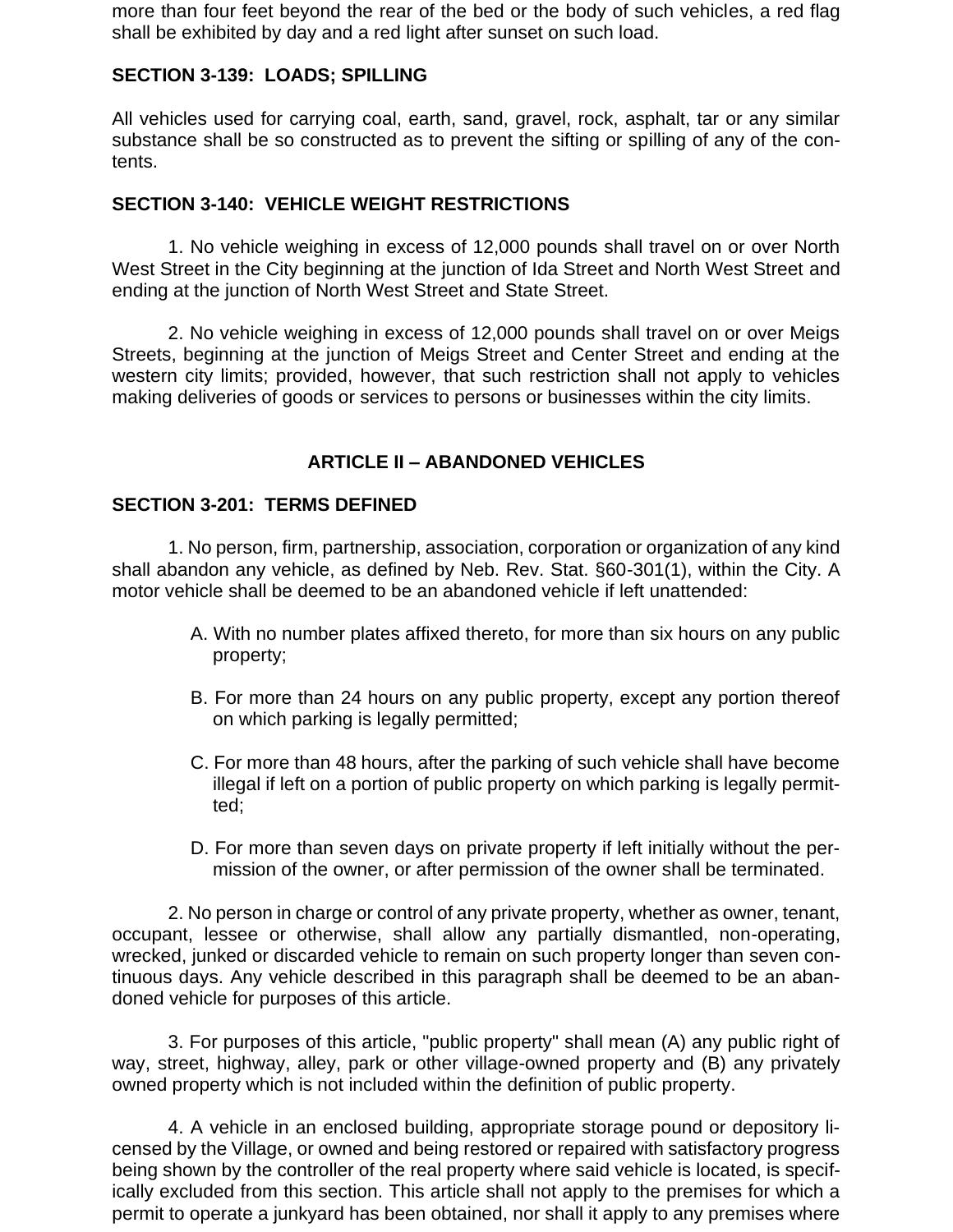a licensed motor vehicle dealer or a farm implement dealer conducts a business. It shall not apply to racing vehicles stored on licensed trailers.

# **SECTION 3-202: ENFORCEMENT**

The city police shall remove or cause to be removed any abandoned vehicle. Such vehicle shall be impounded until lawfully claimed or disposed of as provided in Section 3-204 hereafter; provided, any such abandoned vehicle which is located on private property shall not be removed or impounded until the city police have given written notice of intent to remove said abandoned vehicle ten days prior thereto to the property owner upon whose property said abandoned vehicle is located. The city police may enter upon private property at all reasonable hours for the purpose of inspecting any abandoned vehicle, posting notice thereon and/or removing or impounding such vehicle. It shall be unlawful for any person to prevent the city police from entering on private property for the purpose of carrying out their duties. Neither the City nor the owner, lessee or occupant of the premises from which any abandoned vehicle shall be removed shall be liable for any loss or damage to such abandoned vehicle which occurs during its removal, while in the possession of the City, or as a result of any subsequent disposition.

# **SECTION 3-203: NOTICE**

1. Except for vehicles automatically becoming the property of the City as set forth in Section 3-205 hereunder, the Council shall make an inquiry concerning the last registered owners of such abandoned vehicles as follows:

- A. Abandoned vehicles with numbered plates affixed: to the jurisdiction which issued said plates; or
- B. Abandoned vehicles with no numbered plates affixed: to the Department of Motor Vehicles.

2. The city police shall notify the last registered owner, if any, that the vehicle in question has been recovered as an abandoned vehicle and that, if unclaimed, it will be sold at public auction after five days from the date that such notice was mailed. If the agency described in subsection (A) or (B) of this section also notifies the city police that a lien or mortgage exists, such notice shall also be sent to the lien holder or mortgagee. Any person claiming such vehicle shall be required to pay the cost of its removal and storage. In the event the owner does not appear within the time prescribed herein, or in the event that the owner cannot be determined, such abandoned vehicle shall be disposed of as hereinafter provided.

## **SECTION 3-204: DISPOSITION**

The city police shall sell said abandoned vehicle at public auction to the highest bidder within 60 days from the date that title to such abandoned vehicle is vested in the City as provided in Section 3-205 hereafter. Such sale and the time and place thereof shall be advertised for one week in a newspaper of general circulation in the City. Any proceeds from the sale of an abandoned vehicle, less any expenses incurred by the City, shall be held by the City without interest for the benefit of the owner of such abandoned vehicle for a period of two years. If not claimed within such two-year period, such proceeds shall be paid into the General Fund of the City.

## **SECTION 3-205: TRANSFER OF TITLE**

If an abandoned vehicle at the time of abandonment has no numbered plates of the current year affixed and is of a wholesale value of \$250.00 or less, taking into consideration the vehicle's condition as determined by the City Council, title shall immediately vest in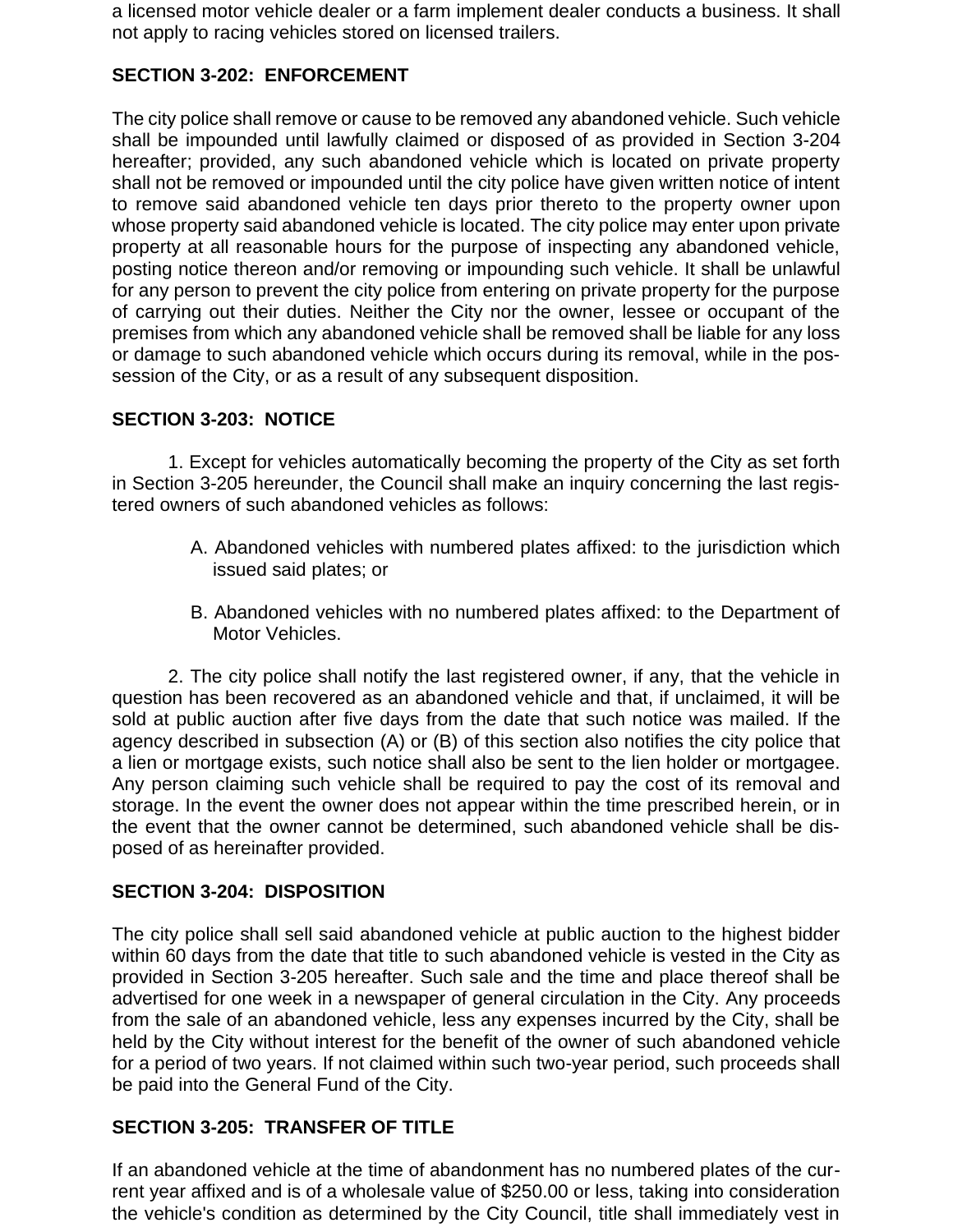the City and the Council is not required to follow Section 3-203 herein. With respect to those abandoned vehicles governed by Section 3-203 herein, title to such vehicles, if unclaimed, shall vest in the City five days from the date the notice referred to therein is mailed or, if the last registered owner cannot be determined, when notice of that fact is received by the Council. Upon the sale of an abandoned vehicle at auction, the City shall furnish the purchaser with the requisite affidavit to provide to the county clerk where the vehicle was last registered as proof that said vehicle was abandoned and became the property of the City prior to the sale.

# **SECTION 3-206: PENAL PROVISION**

Any person who violates any of the prohibitions or provisions of this article shall be deemed guilty of a misdemeanor. Penalties for such violation shall not exceed \$500.00 and/or imprisonment for a time not to exceed three months, in the discretion of the court. (Ref. Neb. Rev. Stat. §60-1901 through 60-1911)

# **ARTICLE III – PARKING**

# **SECTION 3-301: PARKING; GENERALLY**

No person shall park any vehicle or approach the curb with a vehicle except when headed in the direction of the traffic. Where parallel parking is indicated by painted street markings, vehicles shall stand parallel with and adjacent to the curb when parked, having both right wheels within 12 inches of the curb and leaving at least four feet between the vehicle so parked and any other parked vehicle. Where diagonal stalls are designated either on the curb or pavement, vehicles shall be parked within such stalls with the front wheels of the vehicle touching the curb. No vehicle shall be parked upon a roadway when there is a shoulder adjacent to the roadway which is available for parking. No person shall park a vehicle so as to obstruct a private driveway for any period of time. No person shall park a vehicle or permit it to stand within 20 feet in either direction from the entrance of any fire station. (Ref. Neb. Rev. Stat. §60-6,167, 60-680)

## **SECTION 3-302: PARKING; AREAS**

The City Council may, by resolution, set aside and post any street, alley, public way or portion thereof for the parking of any particular kind or class of vehicle; and where the parking of vehicles has been prohibited by resolution, no vehicle prohibited from parking thereon shall stand or be parked adjacent to the curb of said street, alley, public way or portion thereof longer than a period of time necessary to load and unload freight or passengers. The placement of signs indicating no parking or restricted parking shall be prima facie evidence of the restricting resolution. (Ref. Neb. Rev. Stat. §60-680)

## **SECTION 3-303: OBSTRUCTING ALLEY**

No vehicle, while parked, shall have any portion thereof projecting into any alley entrance. (Ref. Neb. Rev. Stat. §60-680)

## **SECTION 3-304: ALLEYS; LOADING AND UNLOADING**

No vehicle shall be parked in any alley except for the purpose of loading or unloading during the time necessary to load or unload, which shall not exceed the maximum limit of one-half hour. Every vehicle while loading or unloading in any alley shall be parked in such manner as will cause the least obstruction possible to traffic in such alley. (Ref. Neb. Rev. Stat. §60-680)

## **SECTION 3-305: RESIDENTIAL AND COMMERCIAL DISTRICTS**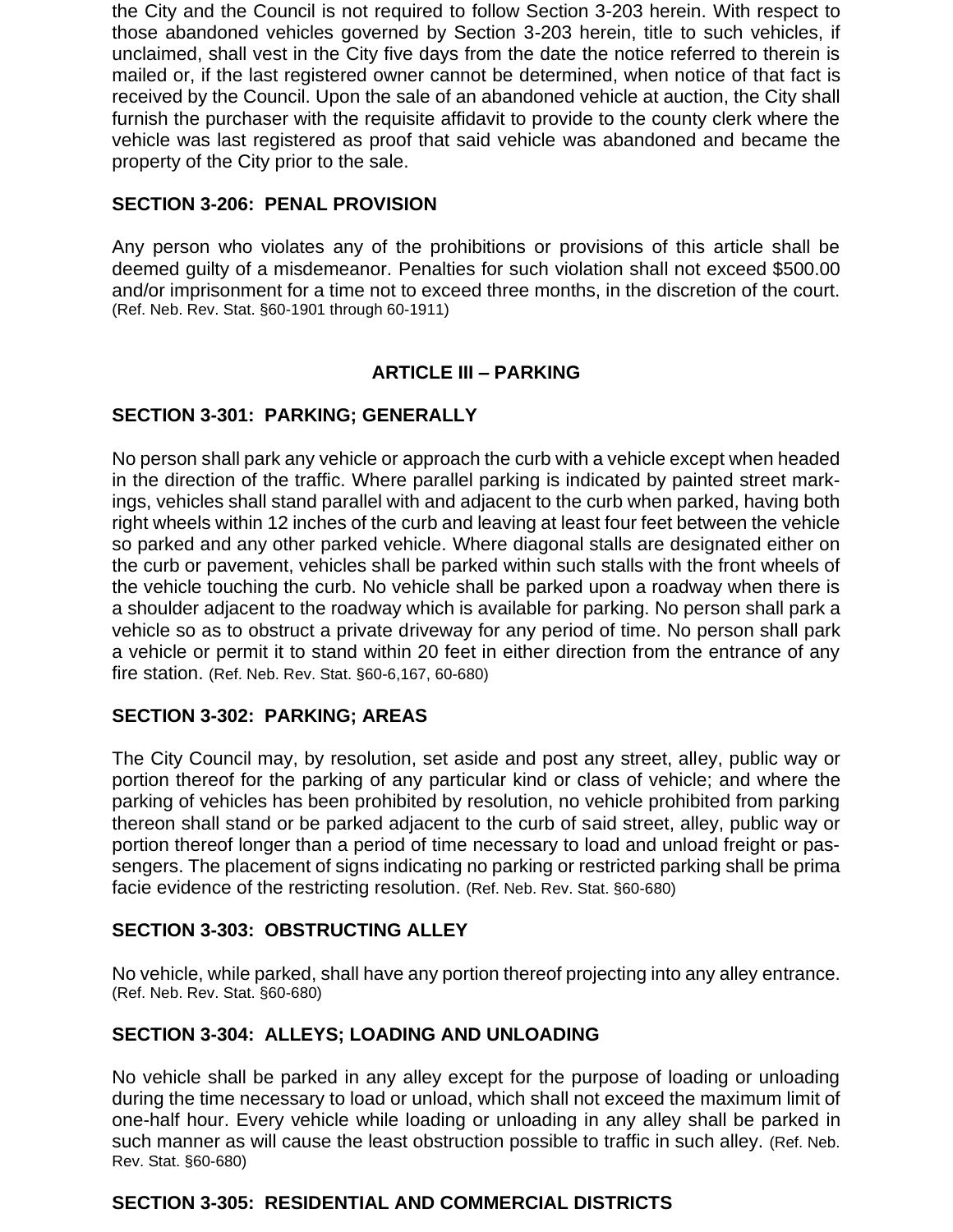It shall be unlawful for the operator of any vehicle with a licensed weight of more than four tons to stop or park any such vehicle on a street within the Residential District or the Commercial District, except to load or unload, and then only when loading or unloading in an alley is impossible. Vehicles may stop or stand for a period of time not to exceed what is reasonably necessary to load or unload.

# **SECTION 3-306: UNLOADING; FREIGHT VEHICLES**

Any vehicle of an overall length of less than 20 feet, including load, while discharging freight may back to the curb but shall occupy as little of the street as possible. (Ref. Neb. Rev. Stat. §60-680)

# **SECTION 3-307: FIRE STATIONS AND HYDRANTS**

No vehicle shall be parked within 20 feet of the driveway entrance to any fire station, nor within 15 feet in either direction of any fire hydrant. The curb space within such area of 15 feet in either direction of a fire hydrant shall be painted red or yellow to indicate such prohibition. (Ref. Neb. Rev. Stat. §60-6,166)

# **SECTION 3-308: SCHOOLS, THEATERS**

The City Council may, by resolution, prohibit the parking or stopping of vehicles at the curb on streets directly in front of any entrance to a school house, school building, fire station or theater, and such curbs adjacent to the entrance of said school house, school building, fire station or theater shall be painted red or yellow to indicate such prohibition.

# **SECTION 3-309: CURB INTERSECTIONS**

Except in compliance with traffic control devices, no vehicle shall be parked or left standing for any purpose, except momentarily to load or discharge passengers, within 25 feet of the intersection of curb lines or, if none, then within 15 feet of the intersection of property lines, nor where said curb lines are painted yellow or red to indicate such prohibition. (Ref. Neb. Rev. Stat. §60-6,166)

## **SECTION 3-310: CURBS**

No vehicle shall park on any street with its left side to the curb unless said street has been designated to be a one-way street by the City Council. Vehicles must not be parked at any curb in such a position as to prevent another vehicle already parked at the curb from moving away. (Ref. Neb. Rev. Stat. §60-680)

## **SECTION 3-311: OBSTRUCTING TRAFFIC**

Except in case of an accident or emergency, no vehicle shall stop within any street intersection, alley entrance or any such location as to obstruct any street, crosswalk or alley entrance. (Ref. Neb. Rev. Stat. §60-680)

# **SECTION 3-312: PARKING OF DETACHED TRUCKS OR TRAILERS**

1. It shall be unlawful for the owner or operator of a truck, utility trailer, boat trailer, horse trailer or other trailer designed to be pulled behind a motor vehicle to park such trailer detached from its motor vehicle on the streets in the business or residential district of the City, except when such owner or operator is performing a service for an adjacent or abutting property owner and only then for a period of no longer than eight (8) hours, provided that the detached trailer does not impede the safe flow of traffic. A detached trailer belonging to a contractor with a current building permit may be parked in an area where vehicles can legally park on the street longer than eight (8) hours so long as the contractor is actively working on the property with the building permit and the detached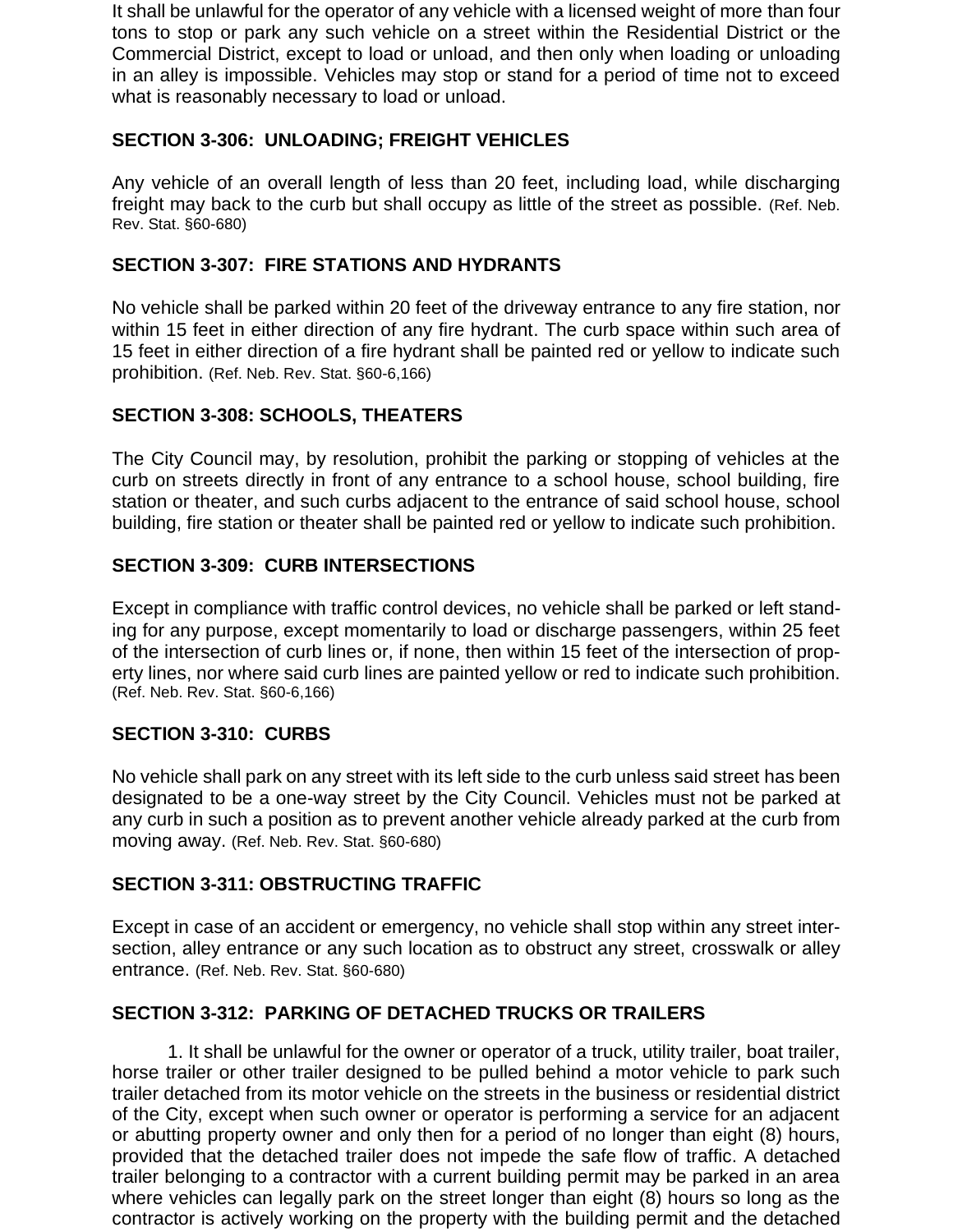trailer does not impede the safe flow of traffic. A placard issued by the Building Inspection Department showing the address of the permit, issuance date and expiration date shall be attached to the trailer and be visible from the traffic side.

- 2. The following definitions shall govern as used in this section:
	- A. Truck-tractor: Any motor vehicle designed and primarily used for drawing other vehicles and not so constructed as to carry a load other than a part of the weight of the vehicle and load so drawn.
	- B. Trailer: Any vehicle, with or without motive power, designed to carry persons or property and to be drawn by a motor vehicle; and so constructed that no part of its weight rests upon the towing vehicle.
	- C. Semi-trailer: Any vehicle with or without motive power, designed to carry persons or property and to be drawn by a motor vehicle; and so constructed that some part of its weight rests upon or is carried by another vehicle.
	- D. Vehicle: Every device in, upon, or by which any person or property is or may be transported or drawn upon a highway, except devices moved solely by human power or used exclusively upon stationary rails or tracks.

# **SECTION 3-313: CURBS, PAINTED**

It shall be the duty of the City Council to cause the curb spaces to be painted and keep the same painted as provided in this article. No person, firm or corporation shall paint the curb of any street or in any manner set aside or attempt to prevent the parking of vehicles in any street or part thereof except at such places where the parking of vehicles is prohibited by the provisions of this article. The marking or designating of portions of streets or alleys where the parking of vehicles is prohibited or limited shall be done only by the City through its proper officers at the direction of the City Council. (Ref. Neb. Rev. Stat. §60- 680)

## **SECTION 3-314: DISPLAY OR REPAIR OF VEHICLES**

It shall be unlawful for any person to park any vehicle displayed for sale upon any street, alley or public place within this city. No person or employee connected with a garage or repair shop shall use sidewalks, streets or alleys in the vicinity of such garage or shop for the purpose of working on automobiles or vehicles of any description. (Ref. Neb. Rev. Stat. §60-680)

## **SECTION 3-315: TIME LIMIT**

The City Council may, by resolution, entirely prohibit or fix a time limit for the parking and stopping of vehicles on any street or district designated by such resolution, and the parking or stopping of any vehicle on any such street or district for a period of time longer than fixed in such resolution shall constitute a violation of this article.

## **SECTION 3-316: MAXIMUM TIME LIMIT**

1. The parking of a vehicle on a public street for over 48 consecutive hours is unlawful except where a different maximum time limit is posted. In determining the maximum time limit, the following days are excluded from such limitation: Saturday and Sunday of each week and the following legal holidays: New Year's Day, Memorial Day, Independence Day, Labor Day, Thanksgiving Day, and Christmas Day.

2. "Vehicle" shall mean every device in, upon, or by which a person or property is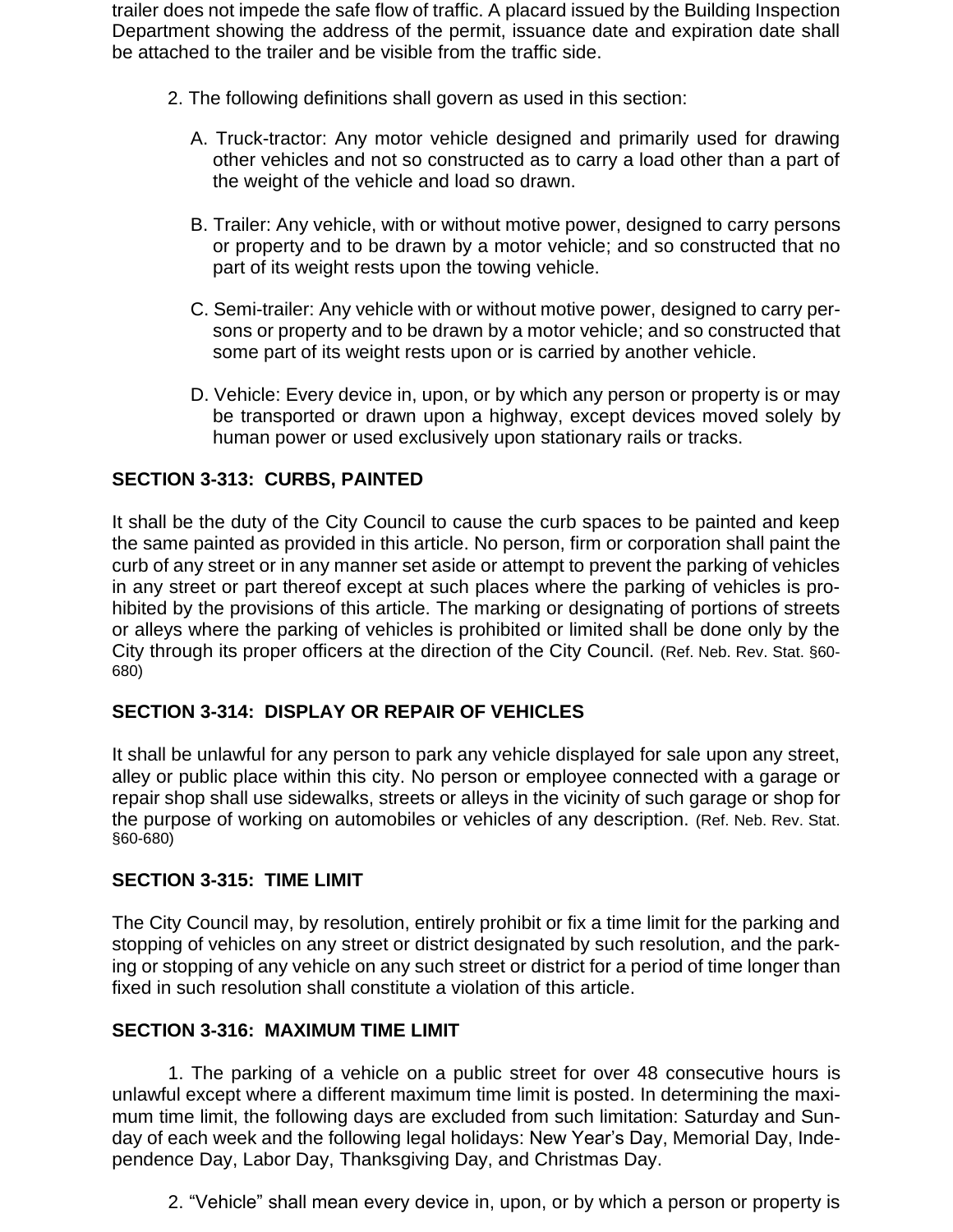or may be transported or drawn upon a highway, except devices moved solely by human power or used exclusively upon stationary rails or tracks. (Ref. Neb. Rev. Stat. §60-680)

# **SECTION 3-317: SNOW EMERGENCY**

1. Whenever, by reason of sleet, freezing rain, or a heavy snowfall a serious public hazard exists impairing transportation and the movement of fire, medical and police protection services, a snow emergency may be declared which shall continue until such time as snow removal, spreading of sand, or salting operations have been declared completed.

2. When the aforesaid conditions exist, the mayor or his/her designee shall have the authority to declare a snow emergency as well as completion of snow emergency operations.

3. Whenever an emergency exists, the mayor or his/her designee shall cause an announcement thereof to be made within one hour by not less than two radio or television stations or other methods of communication whose normal operating range covers the City.

4. When a snow emergency is in effect, no one shall park a motor vehicle on the streets within the City.

# **SECTION 3-318: SEASONAL LIMITATIONS**

1. When a snow emergency is in effect, all vehicles parked on the streets in the City shall be ordered removed as hereinafter provided. All vehicles are to remain off said streets until the snow emergency operations have been completed.

2. Vehicles parked in violation of this section are a nuisance and a danger and interfere with snow emergency operations; the chief of police thus has the authority to order the removal of any vehicle parked in violation of this section. The chief of police may issue such order personally or through one of the regular police officers. The costs of towing and storage of any such vehicle shall be paid by the registered owner.

## **SECTION 3-319: HANDICAPPED OR DISABLED PERSONS; DESIGNATION OF ONSTREET PARKING SPACES; DISPLAY OF PERMITS**

- 1. The City Council may designate parking spaces for the exclusive use of:
	- A. Handicapped or disabled persons whose motor vehicles display the distinguishing license plates issued to handicapped or disabled persons pursuant to Neb. Rev. Stat. §60-311.14;
	- B. Handicapped or disabled persons whose motor vehicles display a distinguishing license plate issued to a handicapped or disabled person by another state;
	- C. Such other handicapped or disabled persons or temporarily handicapped or disabled persons, as certified by the City, whose vehicles display the permit specified in Neb. Rev. Stat. §18-1739; and
	- D. Such other motor vehicles, as certified by the City, which display such permit.

2. All such permits shall be displayed by attaching the permit to the motor vehicle's rearview mirror so as to be clearly visible through the front windshield. When there is no rearview mirror, the permit shall be displayed on the dashboard.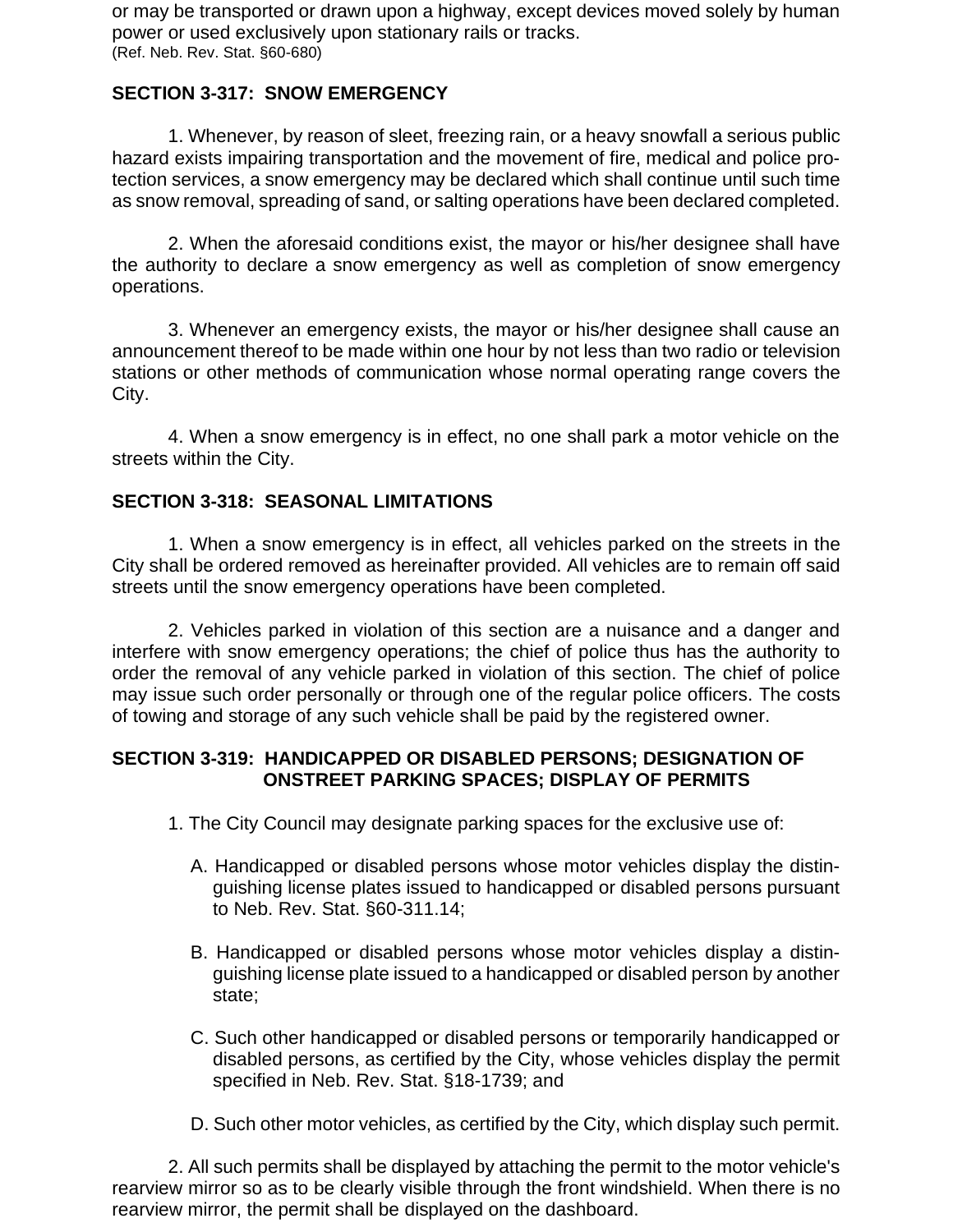3. If the City so designates a parking space, it shall be indicated by posting immediately adjacent to and visible from each space a sign which is in conformance with the *Manual on Uniform Traffic Control Devices* issued by the Federal Highway Administration. In addition to such sign, the space may also be indicated by blue paint on the curb or edge of the paved portion of the street adjacent to the space. (Ref. Neb. Rev. Stat. §18-1736, 18-1737)

## **SECTION 3-320: HANDICAPPED OR DISABLED PERSONS; DESIGNATION OF OFFSTREET PARKING SPACES**

1. The City Council and any person in lawful possession of any off-street parking facility may designate stalls or spaces at such facility for the exclusive use of:

- A. Handicapped or disabled persons whose motor vehicles display the distinguishing license plates issued to such individuals pursuant to Neb. Rev. Stat. §60-311.14;
- B. Such other handicapped or disabled persons or temporarily handicapped or disabled persons, as certified by the City, whose vehicles display the permit specified in Neb. Rev. Stat. §18-1739; and
- C. Such other motor vehicles, as certified by the City, which display such permit.

2. Such designation shall be made by posting immediately adjacent to and visible from each stall or space a sign which is in conformance with the *Manual on Uniform Traffic Control Devices*.

(Ref. Neb. Rev. Stat. §18-1737)

#### **SECTION 3-321: HANDICAPPED OR DISABLED PERSONS, HANDICAPPED PARKING INFRACTION; DEFINED**

For purposes of this article:

- 1. "Handicapped or disabled person" shall mean any individual:
	- A. With a severe visual or physical impairment which limits personal mobility and results in an inability to travel unassisted more than 200 feet without the use of a wheelchair, crutch, walker or prosthetic, orthotic or other assistant device;
	- B. Any individual whose personal mobility is limited as a result of respiratory problems;
	- C. Any individual who has a cardiac condition to the extent that his/her functional limitations are classified in severity as being Class III or Class IV according to standards set by the American Heart Association; and
	- D. Any individual who has permanently lost all or substantially all the use of one or more limbs.

2. "Temporarily handicapped or disabled person" shall mean any handicapped or disabled person whose personal mobility is expected to be limited in such manner for no longer than one year; and

3. "Handicapped parking infraction" shall mean the violation of any section of this article regulating the use of parking spaces designated for use by handicapped or disabled persons.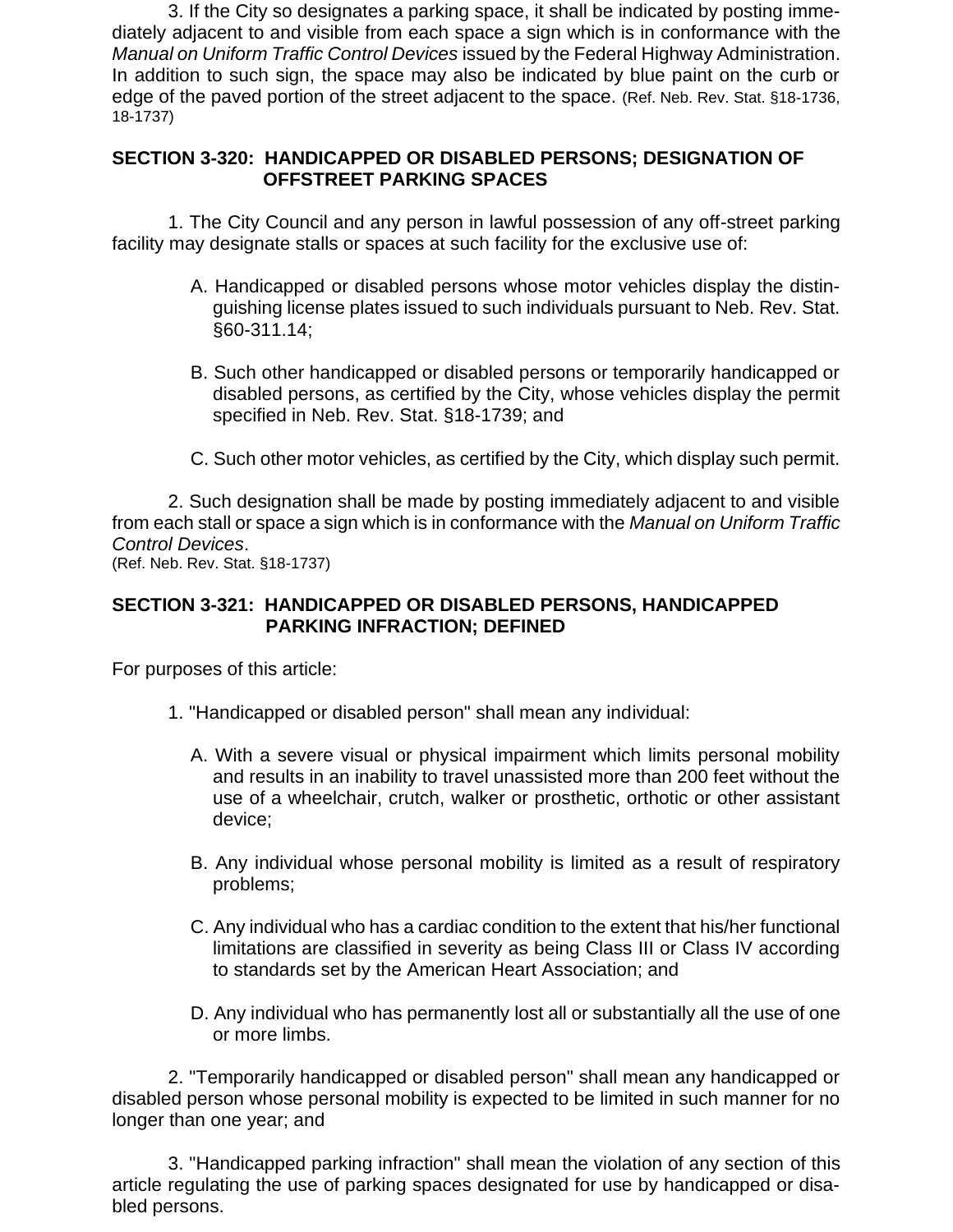(Ref. Neb. Rev. Stat. §18-1738, 18-1741.01)

#### **SECTION 3-322: HANDICAPPED OR DISABLED PERSONS; PERMIT ISSUANCE**

1. The city clerk shall take an application from a handicapped or disabled or temporarily handicapped or disabled person or his/her parent, legal guardian or foster parent for a permit which will entitle the holder thereof or a person driving a motor vehicle for the purpose of transporting such holder to park in those spaces provided for by this article. A person applying for a permit shall complete such forms as are provided to the city clerk by the Department of Motor Vehicles and shall demonstrate to the satisfaction of the city clerk that he/she is handicapped or disabled. The city clerk may require medical certificates and proof of a handicap or disability.

2. The city clerk shall submit to the Department of Motor Vehicles the name, address and license number of all persons applying for permits pursuant to this section. The DMV, upon receipt of a completed application form and completed medical form from an applicant for a handicapped parking permit under this section from the city clerk, shall verify that the applicant qualifies for such permit and, if so, shall issue the same by delivering the permit to the applicant in person or by first-class United States mail, postage prepaid, as circumstances permit. Upon issuing such permit, the department shall provide the basic issuing data to the city clerk.

#### **SECTION 3-323: HANDICAPPED OR DISABLED PERSONS; MOTOR VEHICLE PERMIT ISSUANCE**

1. The city clerk shall take an application from any person for a motor vehicle permit which will entitle the holder thereof or a person driving the motor vehicle for the purpose of transporting handicapped or disabled persons or temporarily handicapped or disabled persons to park in those spaces provided by this section, if the motor vehicle is used primarily for the transportation of such persons. Such parking permit shall be used only when the motor vehicle for which it was issued is being used for the transportation of handicapped or disabled persons or temporarily handicapped or disabled persons.

2. Persons applying for permits pursuant to this section shall apply for a permit for each motor vehicle used for the transportation of handicapped or disabled persons or temporarily handicapped or disabled persons, shall complete such forms as are provided by the Department of Motor Vehicles, and shall demonstrate to the city clerk that each such motor vehicle is used primarily for the transportation of handicapped or disabled persons or temporarily handicapped or disabled persons.

3. The city clerk shall submit to the Department of Motor Vehicles the name, address and license number of all persons applying for permits pursuant to this section. The Department of Motor Vehicles, upon receipt of a completed application form and completed medical form from an applicant for a handicapped parking permit under this section from the city clerk, shall verify that the applicant qualifies for such permit and, if so, shall issue the same by delivering the permit to the applicant in person or by first-class United States mail, postage prepaid, as circumstances permit. Upon issuing such permit, the department shall provide the basic issuing data to the city clerk.

#### **SECTION 3-324: HANDICAPPED OR DISABLED PERSONS; REMOVAL OF UNAUTHORIZED VEHICLE; PENALTY**

1. The owner or person in lawful possession of an off-street parking facility, after notifying the police or sheriff's department and the City, if it provides on-street parking or owns, operates or provides an off-street parking facility, may cause the removal from a stall or space designated exclusively for handicapped or disabled persons or temporarily handicapped or disabled persons or motor vehicles for the transportation of such persons,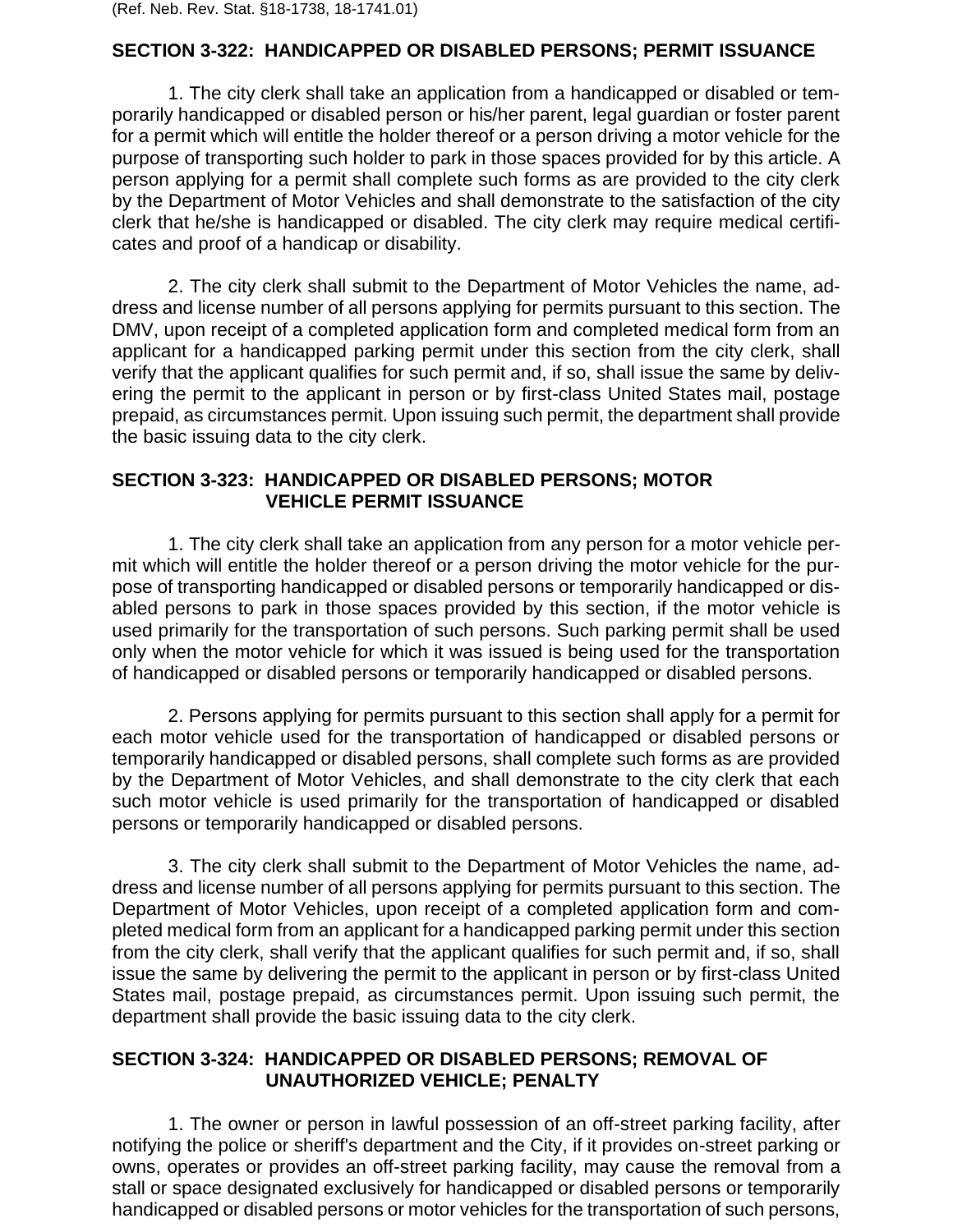of any vehicle not displaying the proper permit or the distinguishing license plates specified in this article if there is posted immediately adjacent to and visible from such stall or space a sign which clearly and conspicuously states the area so designated as a towaway zone.

2. Anyone who parks a vehicle in any on-street parking space which has been designated exclusively for handicapped or disabled persons or temporarily handicapped or disabled persons, or motor vehicles for the transportation of such persons, or in any so exclusively designated parking space in any off-street parking facility, without properly displaying the proper permit or when the handicapped or disabled person to whom or for whom the license plate or permit is issued will not enter or exit the vehicle while it is parked in the designated space, shall be guilty of a handicapped parking infraction as defined in Section 3-321 and shall be subject to the penalties and procedures set forth in this article. The display on a motor vehicle of a distinguishing license plate or permit issued to a handicapped or disabled person by and under the duly constituted authority of another state shall constitute a full and complete defense in any action for a handicapped parking infraction. If the identity of the person who parked the vehicle in violation of this section cannot be readily determined, the owner or person in whose name the vehicle is registered shall be held prima facie responsible for such violation and shall be guilty and subject to the penalty provided for in this article.

3. In the case of a privately owned off-street parking facility, the owner or person in lawful possession of such facility shall inform the City of a violation of this section prior to taking any action pursuant to this section.

# **SECTION 3-325: REMOVAL OF ILLEGALLY PARKED VEHICLES**

1. Whenever any police officer shall find a vehicle standing upon a street or alley in violation of any of the provisions of this article, such individual may remove or have such vehicle removed or require the driver or other person in charge of the vehicle to move such vehicle to a position off the roadway of such street or alley or from such street or alley.

2. The owner or other person lawfully entitled to the possession of such vehicle may be charged with the reasonable cost for such removal and storage, payable before such vehicle is released. Any such towing or storage fee shall become a security interest in the vehicle prior to all other claims.

## **SECTION 3-326: EMERGENCY VEHICLES**

The provisions of this article regulating the movement, parking and standing of vehicles shall not apply to any authorized emergency vehicle, as defined in this article, while the driver of such vehicle is operating the same in an emergency in the necessary performance of public duties.

## **ARTICLE IV – RECREATIONAL AND UTILITY VEHICLES**

#### **SECTION 3-401: BICYCLES; OPERATION**

1. No person shall ride or propel a bicycle on a street or other public highway of this city with another person on the handlebars or in any position in front of the operator.

2. No bicycle shall be operated faster than is reasonable and proper, but every bicycle shall be operated with reasonable regard to the safety of the operator and any other persons upon the streets and public highways.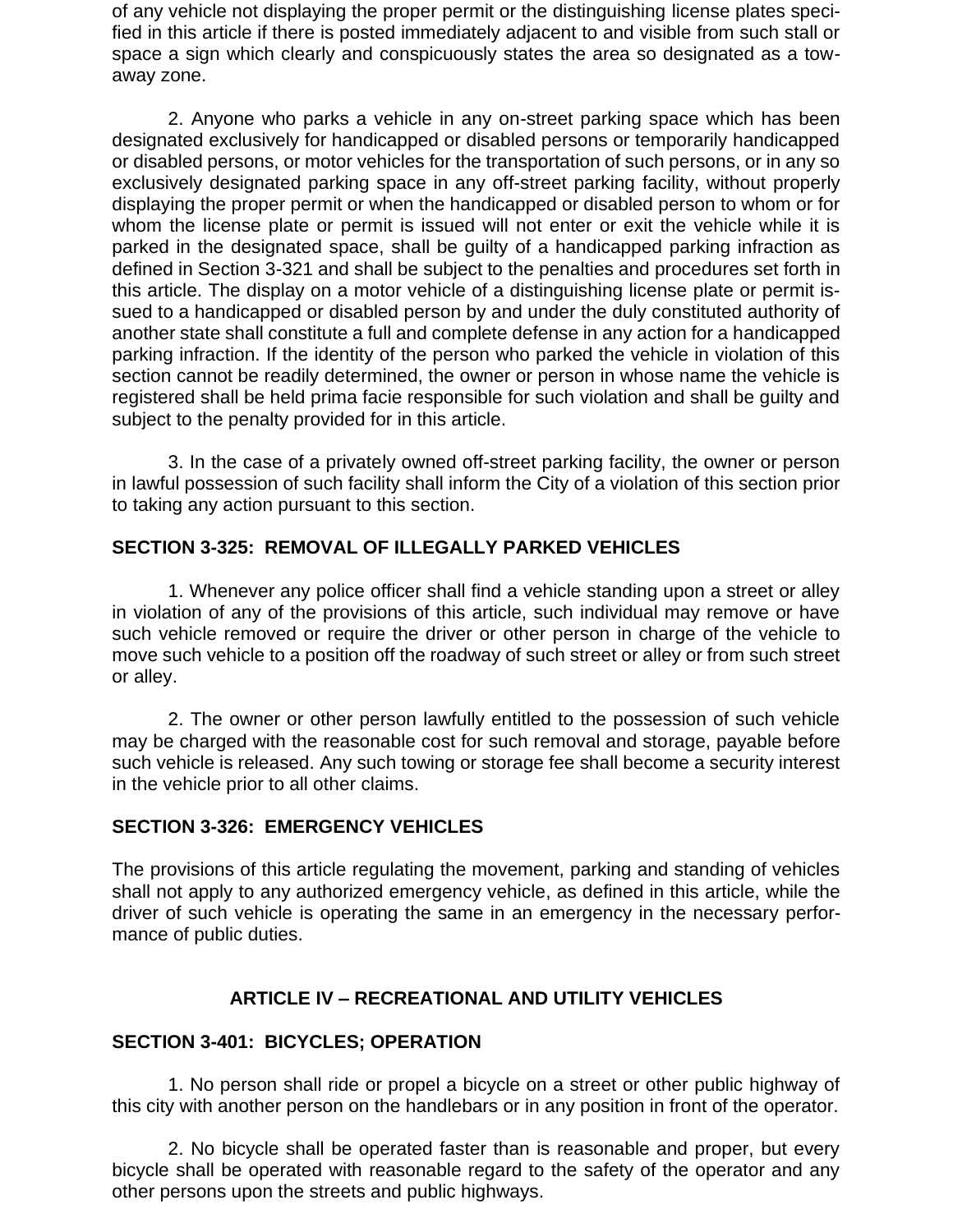3. Persons riding bicycles shall observe all traffic signs and stop at all stop signs.

4. Any person who operates a bicycle upon a street or highway shall not ride more than single file, except on parts of streets or highways set aside for the exclusive use of bicycles.

5. Any person who operates a bicycle upon a roadway at less than the normal speed of traffic at the time and place and under conditions then existing shall ride as near to the right-hand curb or right-hand edge of the roadway as practicable except when:

- A. Overtaking and passing another bicycle or vehicle proceeding in the same direction;
- B. Preparing for a left turn onto a private road or driveway or at an intersection;
- C. Reasonably necessary to avoid conditions that make it unsafe to continue along the right-hand curb or right-hand edge of the roadway, including fixed or moving objects, stopped or moving vehicles, bicycles, pedestrians or animals or surface hazards;
- D. Riding upon a lane of substandard width which is too narrow for a bicycle and vehicle to travel safely by side within the lane; or
- E. Lawfully operating a bicycle on the paved shoulders of a highway included in the state highway system as provided in Neb. Rev. Stat. §60-6,142.

6. Any person who operates a bicycle upon a roadway with a posted speed limit of 35 miles per hour or less on which traffic is restricted to one direction of movement and which has two or more marked traffic lanes may ride as near to the right-hand curb or right-hand edge of the roadway as practicable. Whenever a person operating a bicycle leaves the roadway to ride on the paved shoulder or leaves the paved shoulder to enter the roadway, such person shall clearly signal his or her intention and yield the right of way to all other vehicles.

7. No person shall park a bicycle on any sidewalk unless a bicycle stand is located on said sidewalk.

8. No person shall operate a bicycle on the sidewalks within the business district. (Ref. Neb. Rev. Stat. §60-6,315, 60-6,317, 60-6,318)

# **SECTION 3-402: BICYCLE; LIGHTS**

No bicycle shall be permitted on any street or other public roadway from sunset to sunrise without (1) a headlight firmly attached to such bicycle, visible under normal atmospheric conditions from the front thereof for not less than 500 feet indicating the approach or presence of such bicycle, and operated with said headlight properly lighted, or (2) a yellow or red light reflector attached to and visible under normal atmospheric conditions from distances between 100 feet and 600 feet to the rear when directly in front of lawful lower beams of headlights on a motor vehicle. The said headlight shall emit a clear, white light.

## **SECTION 3-403: BICYCLE; REGISTRATION**

Anyone wishing to operate a bicycle within the corporate limits shall make an application to the city clerk on or before April 1 each year. A registration tag shall then be issued by the city clerk after inspection of the bicycle and upon payment of a fee of \$0.50 to the city clerk. Said registration tag shall then be attached to the frame of the bicycle in a substantial manner. The removal of the tag, except by the proper authorities, shall be unlawful.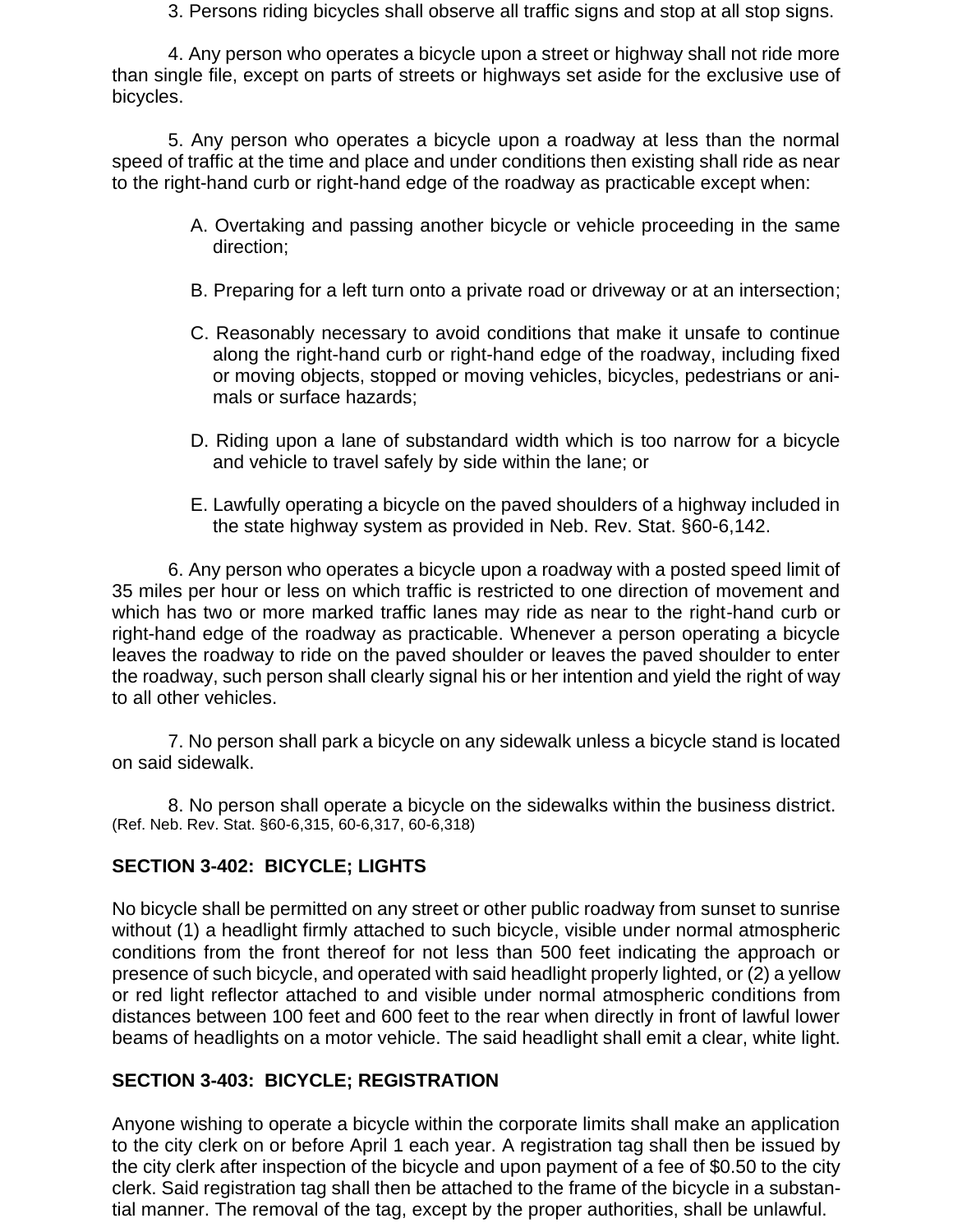#### **SECTION 3-404: CONVEYANCES; CLINGING TO MOTOR VEHICLE**

No person riding upon any bicycle, roller skates, coaster, sled, skis or toy vehicle shall attach the same or himself/herself to any moving vehicle upon any roadway, and it shall be unlawful for the driver of any vehicle to permit any person traveling upon any bicycle, roller skates, coaster, sled, skis or toy vehicle to cling to or attach himself/herself or his/her bicycle, roller skates, coaster, sled, skis or toy vehicle to such vehicle so driven and operated by him/her. (Ref. Neb. Rev. Stat. §60-6,316)

## **SECTION 3-405: MOTORCYCLE OPERATION**

1. Any person who operates a motorcycle shall have all of the rights and shall be subject to all of the duties applicable to the driver of any other vehicle under this chapter.

2. Any person who operates a motorcycle shall ride only upon a permanent and regular seat attached thereto and shall not carry any other person, nor shall any other person ride on a motorcycle unless such motorcycle is designed to carry more than one person, in which event a passenger may ride upon the permanent and regular seat if designed for two persons, or upon another seat firmly attached to the motorcycle to the rear or side of the operator.

3. Any person shall ride upon a motorcycle only while sitting astride the seat, facing forward.

4. No person shall operate a motorcycle while carrying any package, bundle or other article which prevents him/her from keeping both hands on the handlebars.

5. No operator shall carry any person, nor shall any person ride, in a position that will interfere with the operation or control of the motorcycle or the view of the operator.

6. A motorcycle shall be entitled to full use of a traffic lane of any highway, and no vehicle shall be driven in such a manner as to deprive any motorcycle of the full use of such lane. This subsection shall not apply to motorcycles operated two abreast in a single lane.

7. The operator of a motorcycle shall not overtake and pass in the same lane occupied by the vehicle being overtaken.

8. No person shall operate a motorcycle between lanes of traffic or between adjacent lines or rows of vehicles.

9. Motorcycles shall not be operated more than two abreast in a single lane.

10. Subsections 7 and 8 of this section shall not apply to police officers in the performance of their official duties. (Ref. Neb. Rev. Stat. §60-6,306 through 60-6,308)

# **SECTION 3-406: MOTORCYCLE; LIGHTS**

No person shall ride a motorcycle upon the streets, alleys or highways from one-half hour after sunset to one-half hour before sunrise unless the same shall be equipped and operated with: (1) at least one and not more than two headlights, plainly visible from the front; and (2) a light on the rear exhibiting a red light visible under normal atmospheric conditions from a distance of at least 500 feet to the rear thereof; provided, said lamps shall comply with the requirements and limitations of state statutes.

# **SECTION 3-407: SNOWMOBILES; EQUIPMENT**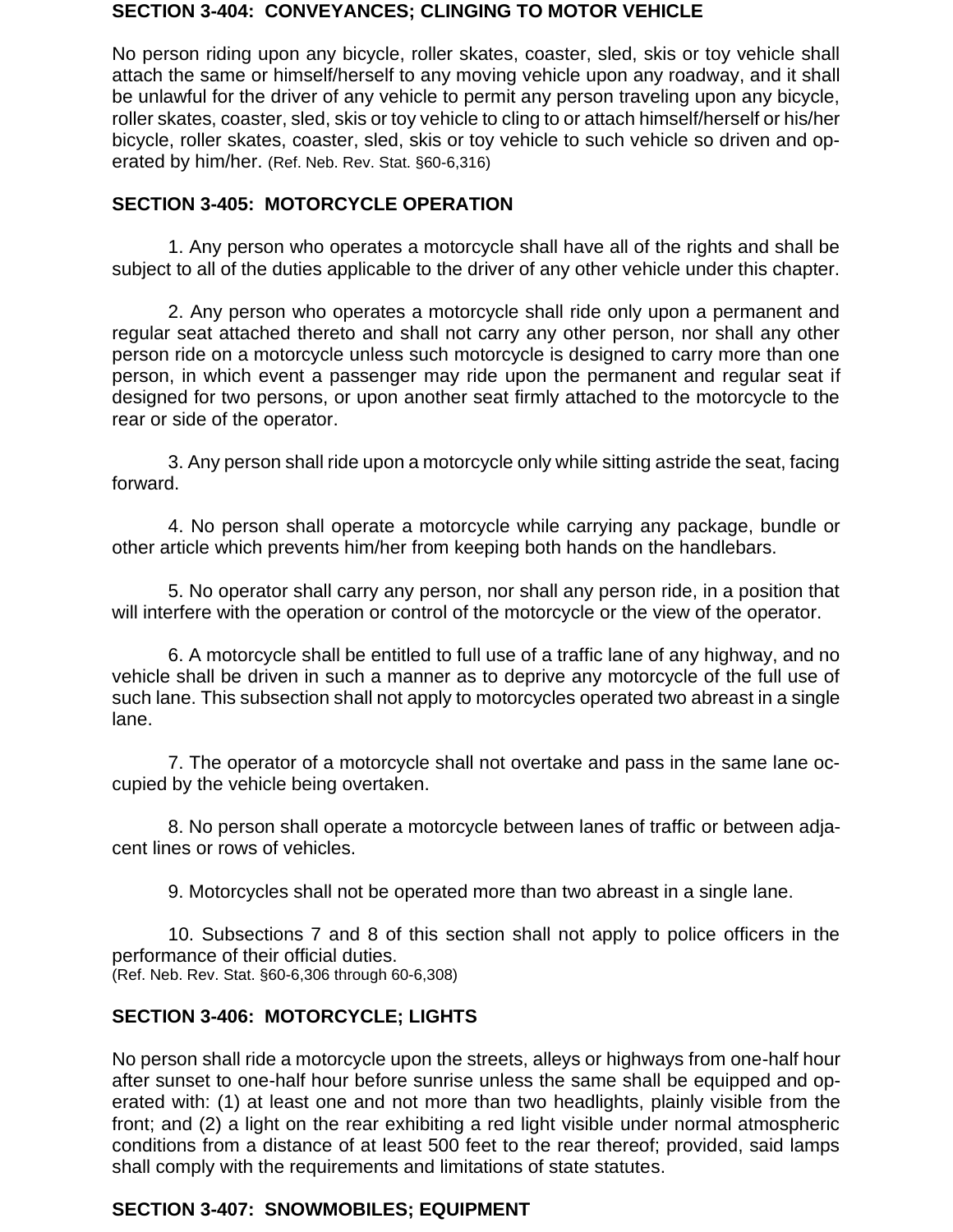1. Every snowmobile operated within the City shall be registered with the State of Nebraska as required by law. No snowmobile shall be operated upon a public street or highway unless it is equipped with at least one headlamp, one tail lamp, reflector material of a minimum area of 16 square inches mounted on each side forward of the handle bars, and with brakes as prescribed by the Department of Motor Vehicles.

2. All laws applying to the operation of other motor vehicles shall apply to snowmobiles, except those relating to required equipment and those which, by their nature, have no application.

(Ref. Neb. Rev. Stat. §60-6,335)

# **SECTION 3-408: SNOWMOBILES; UNLAWFUL OPERATION**

It shall be unlawful for any person to operate a snowmobile upon any street or highway within the corporate limits of the City; provided, snowmobiles may be operated within the City when, due to severe weather conditions, they provide the only practical method of safe vehicular travel. When such conditions do exist, the snowmobile shall be operated only in a manner and at a speed that is reasonable or proper under the surrounding circumstances.

# **SECTION 3-409: SNOWMOBILES; UNLAWFUL ACTS**

It shall be deemed a misdemeanor for any person to allow a snowmobile, either owned or operated by him/her, to be operated:

1. Within the City unless weather conditions are such that it provides the only practicable method of safe vehicular travel, or said snowmobile is engaged in responding to an emergency.

2. At a rate of speed greater than reasonable or proper under the surrounding circumstances.

3. In a careless, reckless or negligent manner so as to endanger person or property.

4. Without a lighted headlight and taillight when such would be required by conditions.

5. In any tree nursery or planting in a manner which damages or destroys growing stock.

6. Upon any private lands without first having obtained permission of the owner, lessee or operator of such lands. (Ref. Neb. Rev. Stat. §60-6,337)

# **SECTION 3-410: SNOWMOBILES; ON PUBLIC LANDS**

Snowmobiles shall be prohibited upon the public lands owned by the City except where allowed by resolution of the City Council. (Ref. Neb. Rev. Stat. §60-6,338)

# **SECTION 3-411: SNOWMOBILES; ENFORCEMENT; PENALTY**

Any law enforcement officer, including a conservation officer, may enforce the provisions relating to snowmobiles. Any person convicted of violating any rule or regulation dealing with snowmobiles shall be punished by a fine of not more than \$500.00. (Ref. Neb. Rev. Stat. §60-6,343)

# **SECTION 3-412: ALL-TERRAIN AND UTILITY-TYPE VEHICLES; DEFINED**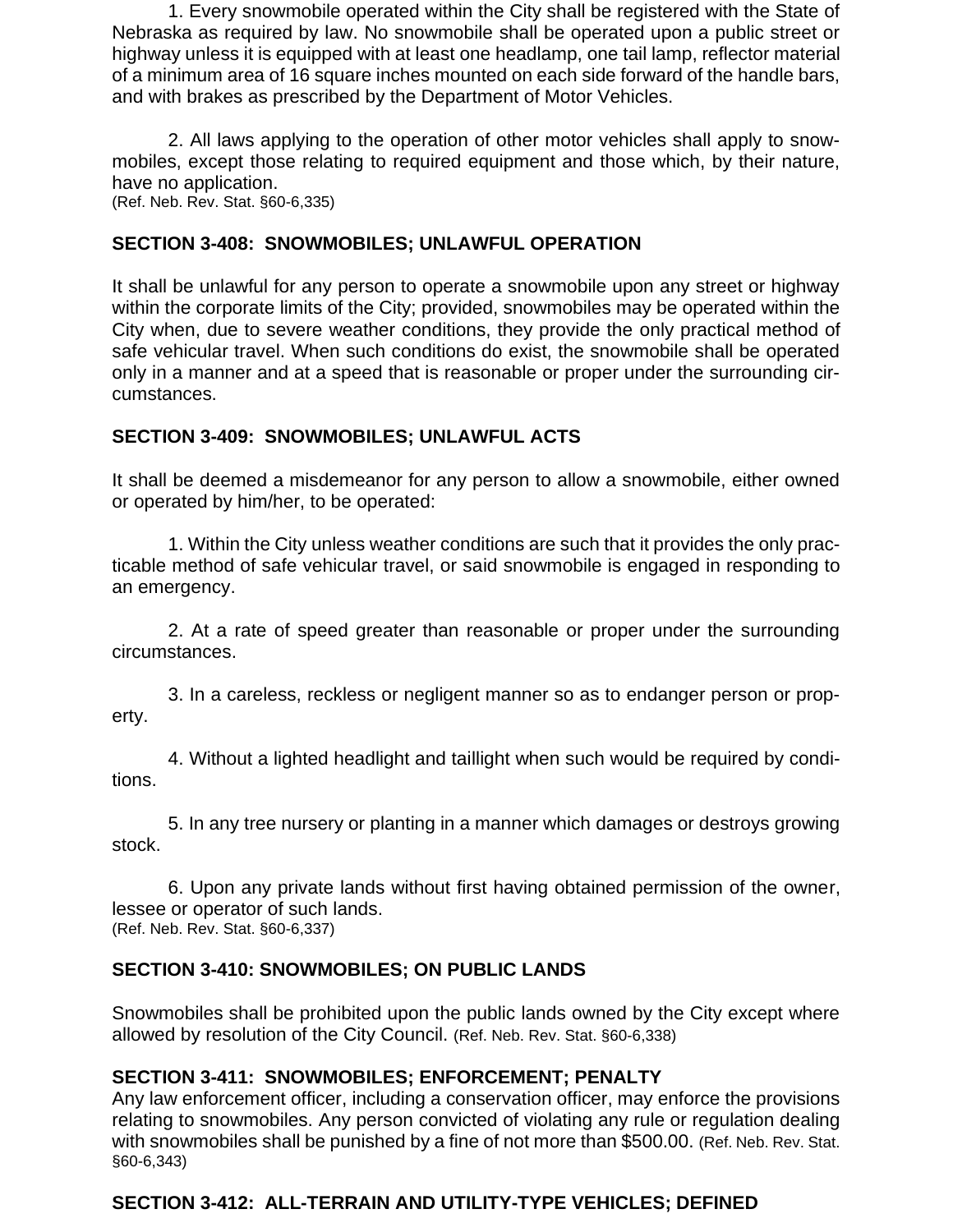For purposes of this section:

1. "All-terrain vehicle" (ATV) means any motorized off-highway vehicle which (A) is 50 inches or less in width, (B) has a dry weight of 1,200 pounds or less, (C) travels on three or more non-highway tires, and (D) is designed for operator use only with no passengers or is specifically designed by the original manufacturer for the operator and one passenger. (Ref. Neb. Rev. Stat. §60-6,355)

2. "Utility-type vehicle" (UTV) means any motorized off highway vehicle which (A) is 74 inches in width or less, (B) is not more than 180 inches in length, including the bumper, (C) has a dry weight of 2,000 pounds or less, and (D) travels on four or more non-highway tires. "Utility-type vehicle" does not include a golf cart or a low-speed vehicle. (Ref. Neb. Rev. Stat. §60-6,355)

3. "Street" or "highway" means the entire width between the boundary limits of any street, road, avenue, boulevard, or way which is publicly maintained when any part thereof is open to the use of the public for purposes of vehicular travel. (Ref. Neb. Rev. Stat. §60-624)

(Am. by Ord. Nos. 614, 2/8/11; 671, 3/10/15)

#### **SECTION 3-413: ALL-TERRAIN AND UTILITY-TYPE VEHICLES; OPERATION; RESTRICTIONS**

1. An ATV and a UTV may be operated on streets and highways within the corporate limits of the City only if the operator and the vehicle comply with the provisions of this section.

2. An ATV or a UTV may be operated only between the hours of sunrise and sunset and shall not be operated at a speed in excess of 30 miles per hour. When in operation as authorized herein, the headlight and taillight of the ATV or UTV shall be on and the vehicle shall be equipped with a bicycle safety flag which extends not less than five feet above ground attached to the rear of such vehicle. The said flag shall be triangular in shape with an area of not less than 30 square inches and shall be day-glow in color.

3. Any person operating an ATV or a UTV as authorized in subsection (1) of this section shall have:

- A. A valid Class O operator's license or a farm permit as provided in Neb. Rev. Stat. 60-4,126; and
- B. Liability insurance coverage for the ATV or a UTV while operating the vehicle on a street or highway. The person operating the said vehicle shall provide proof of such insurance coverage to any peace officer requesting such proof within five days of such a request.

4. ATVs and UTVs may be operated without complying with subsections (2) and (3) of this section on streets and highways in parades which have been authorized by the State of Nebraska or any department, board, commission, or political subdivision of the state.

5. An ATV or a UTV shall not be operated on any controlled-access highway with more than two marked traffic lanes, and the crossing of any controlled-access highway with more than two marked traffic lanes shall not be permitted. Subsections (1) through (3) and (6) of this section authorize and apply to operation of an ATV or a UTV only on a street or highway other than a controlled-access highway with more than two marked traffic lanes.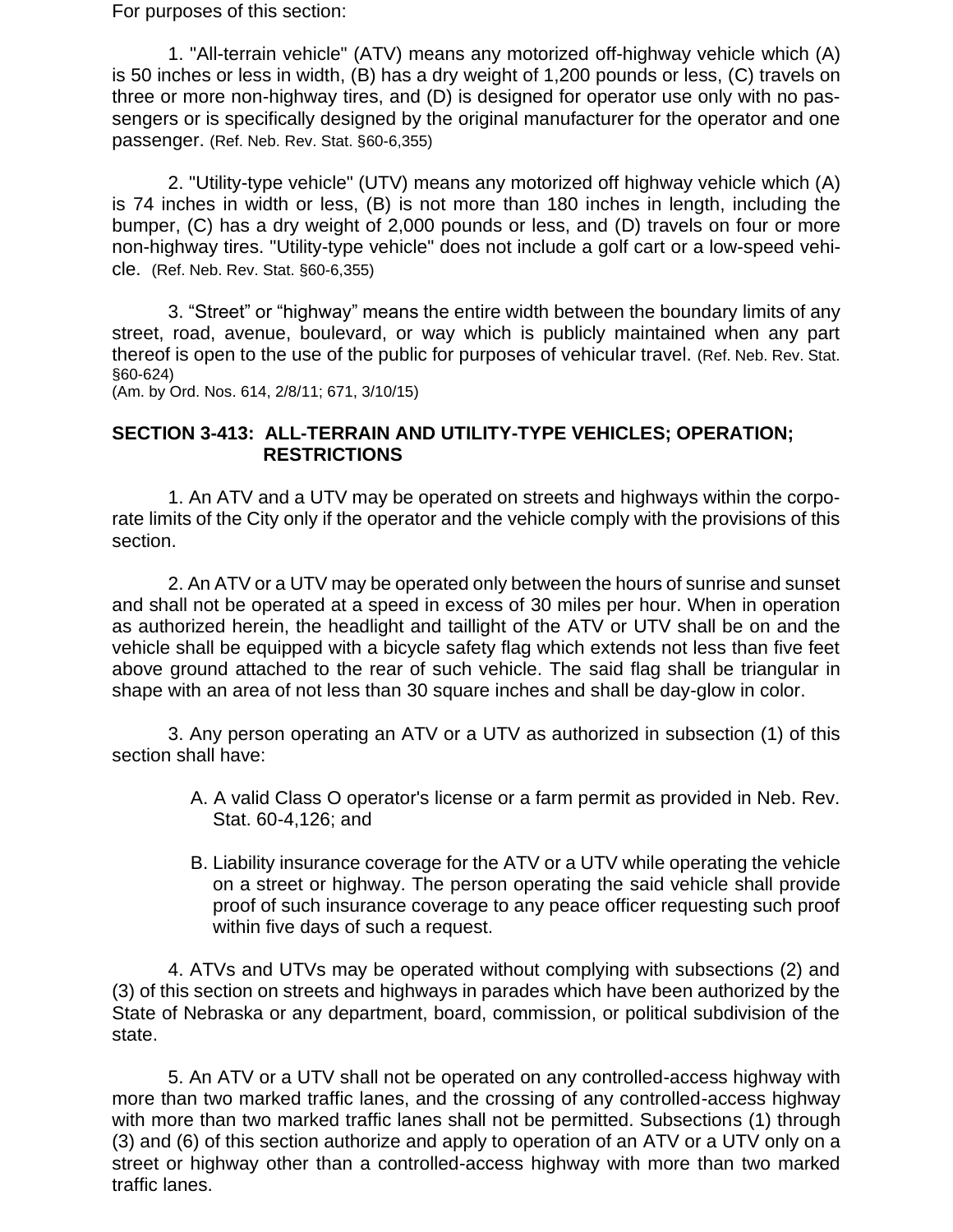6. Subject to subsection (5) of this section, the crossing of a street or highway shall be permitted by an ATV or a UTV without complying with subsections (2) and (3) of this section only if:

- A. The crossing is made at an angle of approximately 90° to the direction of the street or highway and at a place where no obstruction prevents a quick and safe crossing;
- B. The vehicle is brought to a complete stop before crossing the shoulder or roadway of the street or highway;
- C. The operator yields the right-of-way to all oncoming traffic that constitutes an immediate potential hazard;
- D. In crossing a divided highway, the crossing is made only at an intersection of such highway with another highway; and
- E. Both the headlight and taillight of the vehicle are on when the crossing is made.

(Ref. Neb. Rev. Stat. §60-6,356)

7. No passengers shall be allowed in the cargo area of an ATV or a UTV. (Am. by Ord. No. 614, 2/8/11)

## **SECTION 3-414: ALL-TERRAIN AND UTILITY-TYPE VEHICLES; LIGHTS REQUIRED**

Every ATV and UTV shall display a lighted headlight and taillight during the period of time from sunset to sunrise and at any time when visibility is reduced due to insufficient light or unfavorable atmospheric conditions. (Neb. Rev. Stat. §60-6,357) (Am. by Ord. No. 614, 2/8/11)

## **SECTION 3-415: ALL-TERRAIN AND UTILITY-TYPE VEHICLES; EQUIPMENT REQUIRED**

Every ATV and UTV shall be equipped with (1) a brake system maintained in good operating condition; (2) an adequate muffler system in good working condition; and (3) a U.S. Forest Service-qualified spark arrester. (Ref. Neb. Rev. Stat. §60-6,358) (Am. by Ord. No. 614, 2/8/11)

# **SECTION 3-416: ALL-TERRAIN AND UTILITY-TYPE VEHICLES; MODIFICATION PROHIBITED**

No person shall (1) equip the exhaust system of an ATV or a UTV with a cutout, bypass or similar device, (2) operate an ATV or a UTV with an exhaust system so modified or (3) operate an ATV or a UTV with the spark arrester removed or modified except for use in closed-course competition events. (Ref. Neb. Rev. Stat. §60-6,359) (Am. by Ord. No. 614, 2/8/11)

# **SECTION 3-417: ALL-TERRAIN AND UTILITY-TYPE VEHICLES; COMPETITIVE EVENTS; EXEMPTIONS**

ATVs and UTVs participating in competitive events may be exempted from Sections 3- 414 to 3-416 at the discretion of the state director of motor vehicles. (Ref. Neb. Rev. Stat. §60-6,360) (Am. by Ord. No. 614, 2/8/11)

## **SECTION 3-418: ALL-TERRAIN AND UTILITY-TYPE VEHICLES; ACCIDENT; RE-PORT REQUIRED**

If an accident results in the death of any person or in the injury of any person which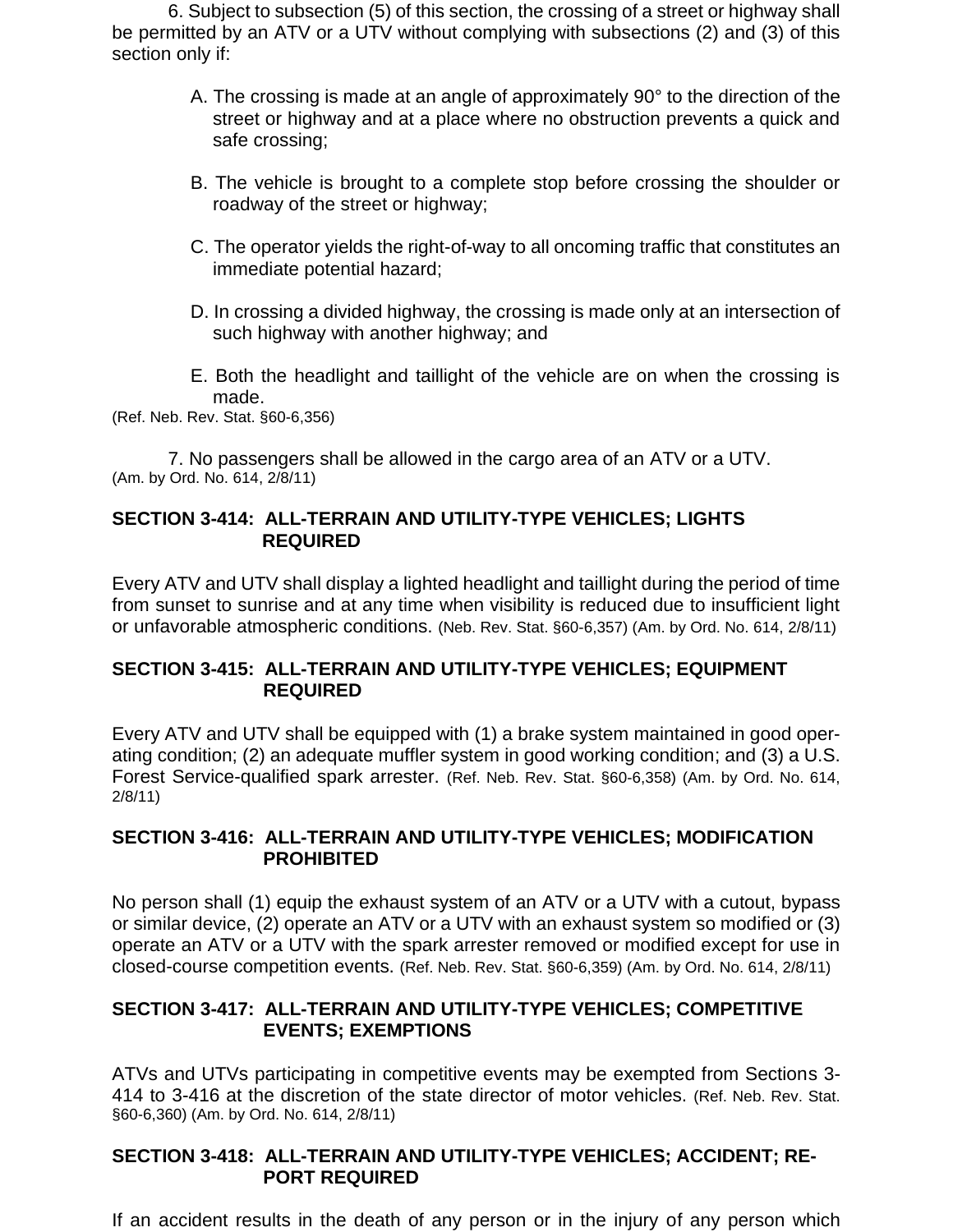requires treatment of the person by a physician, the operator of each ATV or UTV involved in the accident shall give notice of the accident in the same manner as provided in Neb. Rev. Stat. §60-699. (Ref. Neb. Rev. Stat. §60-6,361) (Am. by Ord. No. 614, 2/8/11)

# **SECTION 3-419: ALL-TERRAIN AND UTILITY-TYPE VEHICLES; PENALTY**

Any violation of Sections 3-413 through 3-418 of this article which is also a violation under Neb. Rev. Stat. Chapter 60 may be punished under the penalty provisions of such chapter. (Ref. Neb. Rev. Stat. §60-6,362) (Am. by Ord. No. 614, 2/8/11)

## **SECTION 3-420: ALL-TERRAIN AND UTILITY-TYPE VEHICLES; ENFORCEMENT**

Any law enforcement officer of the State or of any political subdivision, including conservation officers of the Game and Parks Commission, shall be charged with the enforcement of the provisions of Sections 3-413 to 3-420 of this article. (Am. by Ord. No. 614, 2/8/11)

## **SECTION 3-421: MINI-BIKES; UNLAWFUL OPERATION**

It is unlawful for any mini-bike or similar two-, three- or four-wheeled miniature vehicle whose visibility, power and equipment are inadequate for mixing with normal vehicular traffic upon the streets and highways to be operated on any such street or highway. For purposes of this article, "mini-bike" shall mean a two-wheeled motor vehicle which has a total wheel and tire diameter of less than 14 inches, an engine-rated capacity of less than 45 cubic centimeters displacement or a seat height less than 25 inches from the ground, or any other two-wheeled motor vehicle primarily designed by the manufacturer for offroad use only. (Ref. Neb. Rev. Stat. §60-2101.01, 60-2107)

## **SECTION 3-422: MINI-BIKES; TRAFFIC LAWS INAPPLICABLE**

The provisions of Chapter 60, Articles 1, 3, 4, 5 and 17 of the Nebraska statutes shall not be applicable to the owners and operators of any mini-bike.

## **SECTION 3-423: MINI-BIKES; EMERGENCIES AND PARADES**

Mini-bikes shall be exempt from the provisions of this article during any public emergency or while being used in parades by regularly organized units of any recognized charitable, social, educational or community service organization. (Ref. Neb. Rev. Stat. §60-2102)

## **SECTION 3-424: MINI-BIKES; PUBLIC LANDS**

Mini-bikes shall be prohibited upon the public lands owned by the City except where allowed by resolution of the City Council. (Ref. Neb. Rev. Stat. §60-2106)

## **SECTION 3-425: MOPEDS; OPERATION**

1. Any person who operates a moped shall ride only upon a permanent, regular seat attached thereto and shall not carry any other person nor shall any other person ride on a moped unless it is designed by the manufacturer to carry more than one person.

2. Any person shall ride a moped only while sitting astride the seat, facing forward. Further, no person shall operate a moped while carrying any package, bundle or other article which prevents him/her from keeping both hands on the handlebars. No operator shall carry any person, nor shall any person ride, in a position that will interfere with the operation and control of the moped or the view of the operator. No person who rides upon a moped shall attach himself/herself or the moped to any other vehicle on a roadway.

# **SECTION 3-426: MOPEDS; USE OF TRAFFIC LANES**